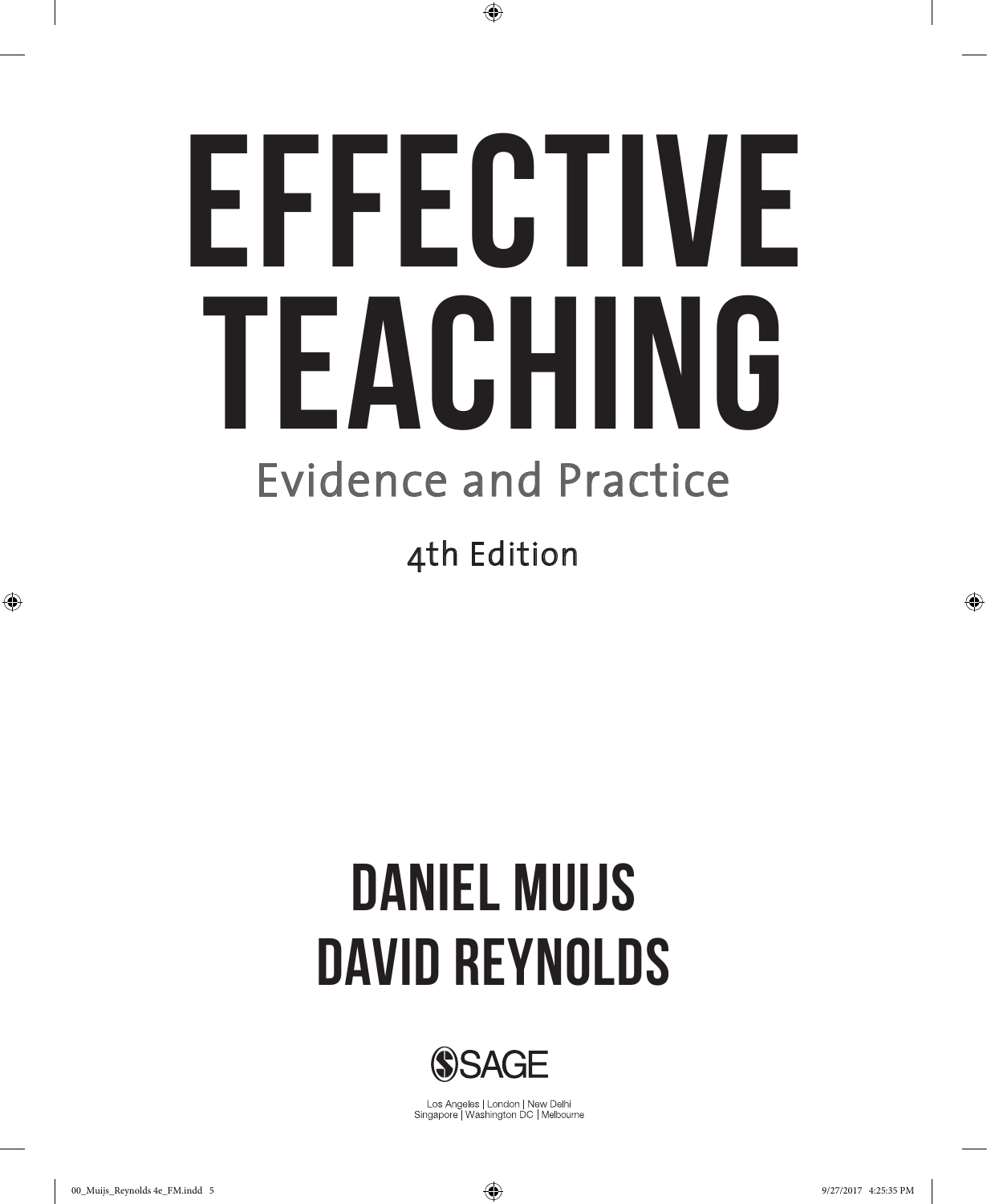

Los Angeles | London | New Delhi Singapore | Washington DC | Melbourne

SAGE Publications Ltd 1 Oliver's Yard 55 City Road London EC1Y 1SP

SAGE Publications Inc. 2455 Teller Road Thousand Oaks, California 91320

SAGE Publications India Pvt Ltd B 1/I 1 Mohan Cooperative Industrial Area Mathura Road New Delhi 110 044

SAGE Publications Asia-Pacific Pte Ltd 3 Church Street #10-04 Samsung Hub Singapore 049483

2018 Daniel Muijs and David Reynolds

⊕

First edition published in 2001 – reprinted in 2002, 2003. Second edition published in 2005 – Reprinted 2006 (twice), 2007. Third edition published 2011 – Reprinted 2011.

Apart from any fair dealing for the purposes of research or private study, or criticism or review, as permitted under the Copyright, Designs and Patents Act, 1988, this publication may be reproduced, stored or transmitted in any form, or by any means, only with the prior permission in writing of the publishers, or in the case of reprographic reproduction, in accordance with the terms of licences issued by the Copyright Licensing Agency. Enquiries concerning reproduction outside those terms should be sent to the publishers.

Editor: James Clark Assistant editor: Robert Patterson Production editor: Nicola Carrier Copyeditor: Gemma Marren Indexer: Silvia Benvenuto Marketing manager: Lorna Patkai Cover design: Sheila Tong Typeset by: C&M Digitals (P) Ltd, Chennai, India Printed in the UK

**Library of Congress Control Number: 2016961707**

**British Library Cataloguing in Publication data**

A catalogue record for this book is available from the British Library

ISBN 9781473944428 ISBN 9781473944435 (pbk)

At SAGE we take sustainability seriously. Most of our products are printed in the UK using FSC papers and boards. When we print overseas we ensure sustainable papers are used as measured by the PREPS grading system. We undertake an annual audit to monitor our sustainability.

♠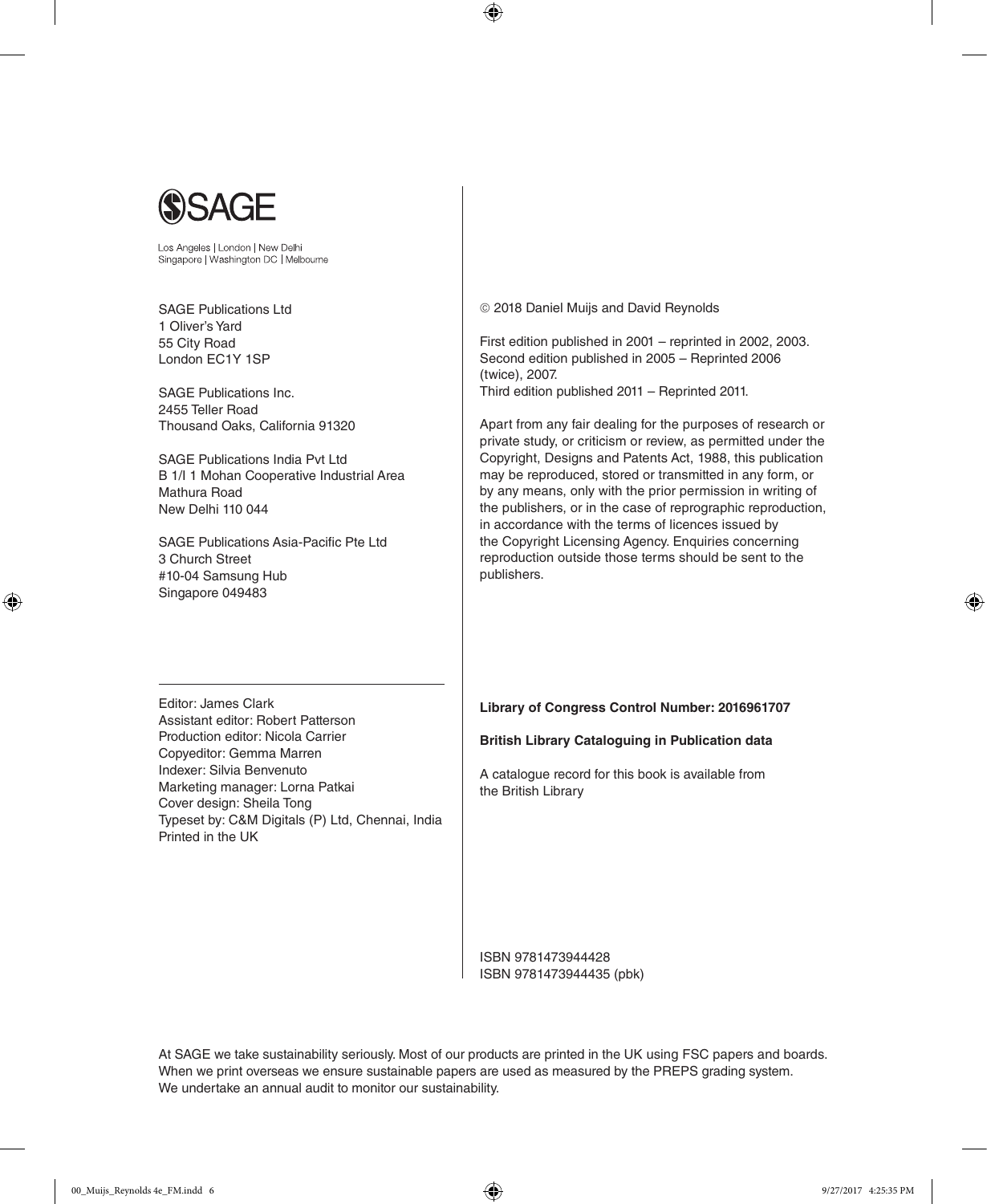# Contents

 $\bigoplus$ 

| About the authors<br>Acknowledgements<br>New to this fourth edition |                                                                  | ix  |
|---------------------------------------------------------------------|------------------------------------------------------------------|-----|
|                                                                     |                                                                  | X   |
|                                                                     |                                                                  | хi  |
|                                                                     | Introduction: Effective Teaching - The British Research Reviewed | 1   |
|                                                                     | <b>PART 1 BASICS OF TEACHING AND LEARNING</b>                    | 13  |
| 1                                                                   | Theories of Learning and Intelligence                            | 15  |
| $\mathcal{L}$                                                       | Direct Instruction                                               | 36  |
| 3                                                                   | Interactive Teaching                                             | 54  |
| 4                                                                   | Collaborative Small Group Work and Peer Tutoring                 | 65  |
| 5                                                                   | Metacognition and Self-regulated Learning                        | 78  |
| 6                                                                   | Teacher Beliefs, Values and Knowledge                            | 91  |
|                                                                     | <b>PART 2 CREATING A FRAMEWORK FOR LEARNING</b>                  | 103 |
| 7                                                                   | Classroom and Behaviour Management                               | 105 |
| 8                                                                   | Classroom Climate                                                | 127 |
| 0                                                                   | Effective Use of Homework                                        | 139 |

 $\overline{\phantom{a}}$ 

 $\bigoplus$ 

 $\overline{\phantom{a}}$ 

 $\bigoplus$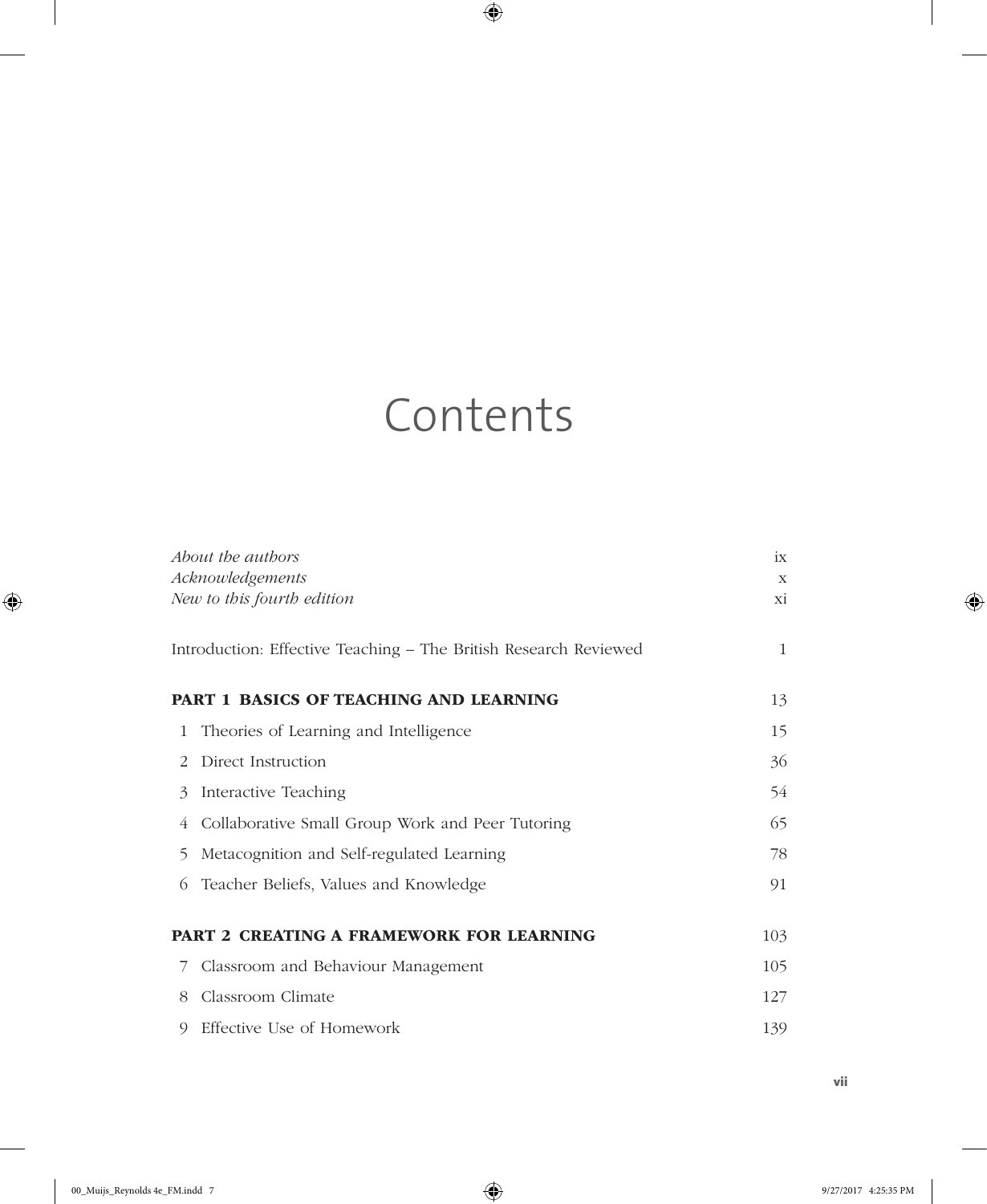$\overline{\phantom{a}}$ 

 $\bigoplus$ 

| <b>PART 3 ADAPTIVE TEACHING</b>                                      |                                                | 153 |
|----------------------------------------------------------------------|------------------------------------------------|-----|
| 10                                                                   | Non-cognitive Outcomes                         | 155 |
| 11                                                                   | Teaching Pupils with Special Educational Needs | 176 |
| 12                                                                   | Teaching Gifted Pupils                         | 192 |
| 13                                                                   | Teaching in the Early Years                    | 206 |
|                                                                      | 14 Differentiation                             | 220 |
|                                                                      |                                                |     |
| PART 4 SUBJECT TEACHING AND ASSESSMENT                               |                                                | 233 |
| 15                                                                   | Literacy                                       | 235 |
| 16                                                                   | Mathematics                                    | 247 |
|                                                                      | 17 Assessment for Learning                     | 259 |
|                                                                      |                                                |     |
| <b>PART 5 DEVELOPING TEACHERS AND EDUCATION</b>                      |                                                |     |
| 18                                                                   | Teacher Professional Development               | 279 |
| 19                                                                   | Evaluating Teacher Performance                 | 294 |
|                                                                      |                                                |     |
| Conclusion: Teaching and Teachers in the Twenty-first-century School |                                                | 309 |
| Appendix: Think Point Answers                                        |                                                | 318 |
| References                                                           |                                                | 333 |
| <i>Index</i>                                                         |                                                | 368 |

 $\bigoplus$ 

 $\overline{\phantom{a}}$ 

 $\overline{\phantom{a}}$ 

 $\bigoplus$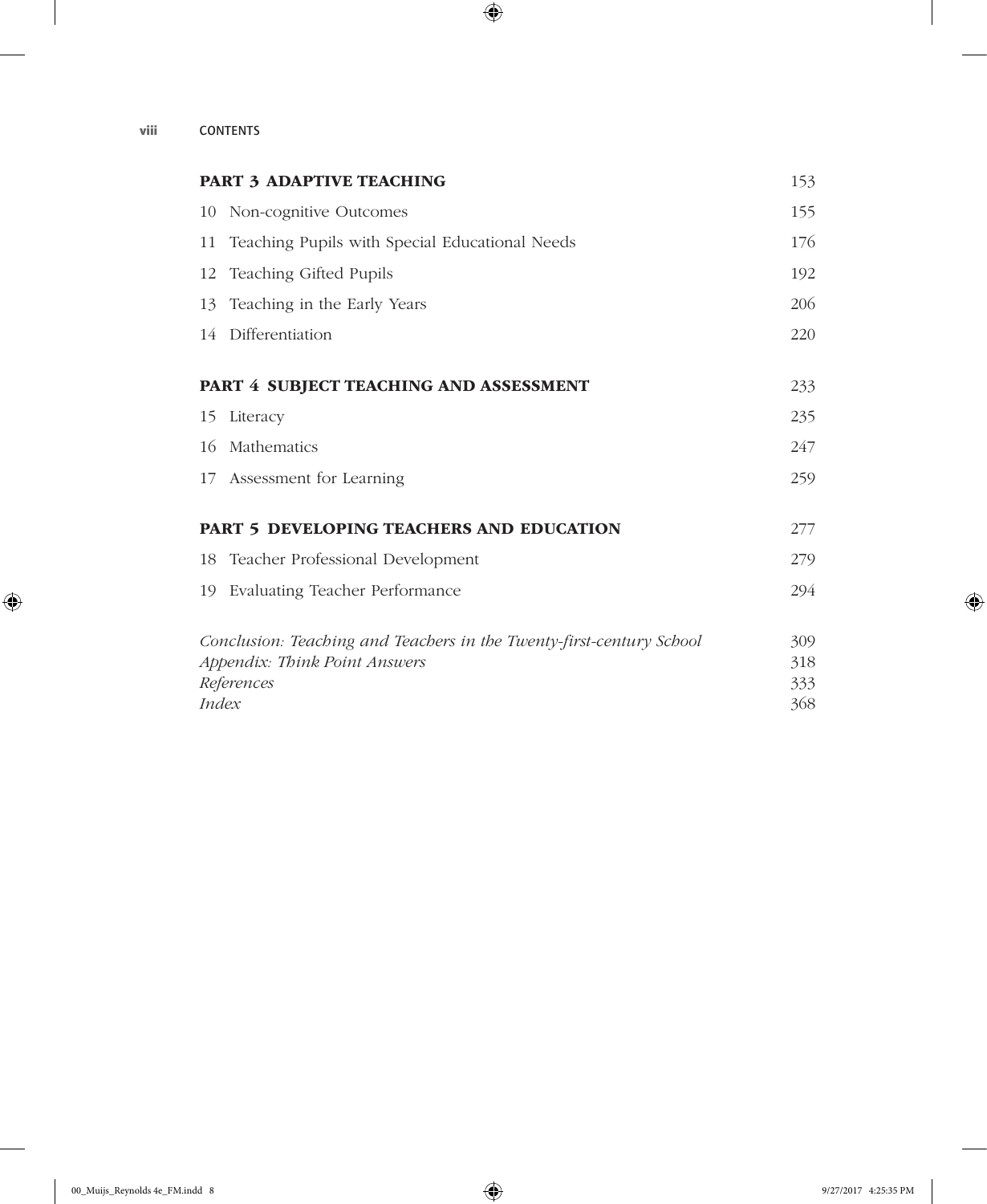⊕

# Key Points

⊕

In this chapter, you will learn about:

- the main elements of behaviourist learning theory
- what Piaget and Vygotsky had to say about learning, and its relevance today
- the meaning of IQ and traditional theories on intelligence
- Gardner's theory of multiple intelligences
- the main lessons from cognitive science.

# Introduction

In this chapter, we will discuss the main theories on how children learn. This is of course an important issue in teaching, as to be effective we need to try and teach in a way that reinforces how people naturally learn. Theories of learning and intelligence are many and diverse, and we can't look at all existing theories in one chapter. What we will do instead, is focus on some of the theories that have been most influential in education over the years.

15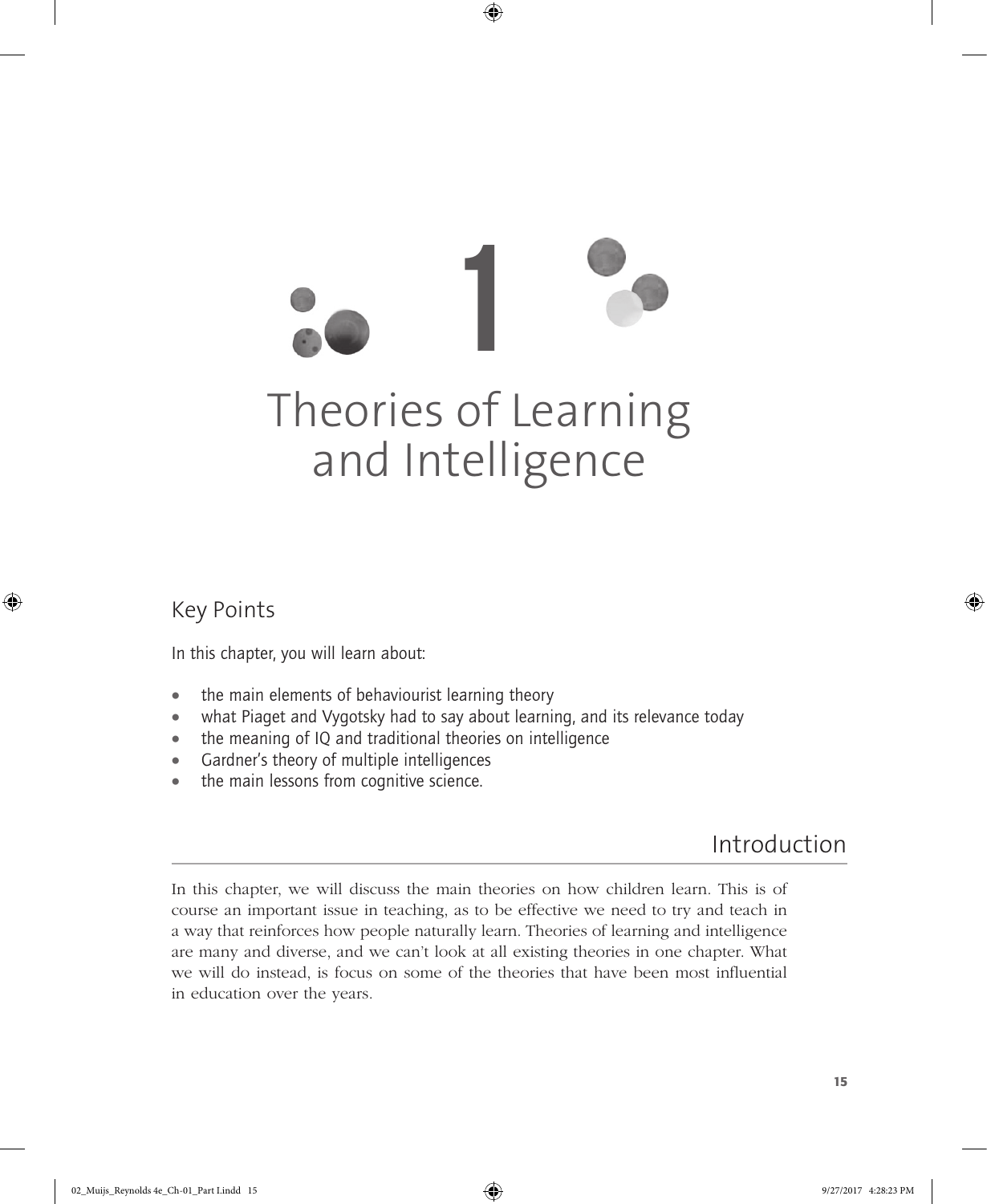# IQ Theory

⊕

One of the first theories on learning to gain widespread currency in education was IQ (Intelligence Quotient) theory.

⊕

IQ theory is mainly interested in the concept of intelligence, which is seen as determining people's ability to learn, to achieve academically and therefore to take on leading roles in society. IQ theorists, like William Stern, who was one of the developers of the theory in the early part of the twentieth century, claimed that core intelligence was innate. Many psychologists in the USA and Europe supported that conclusion and psychologists like Terman and Binet developed instruments specifically designed to test people's innate intelligence. These were analysed using the newest statistical methods such as factor analysis, developed by Thurstone and Spearman. These analyses showed that all the items (questions) in those tests essentially measured one big factor, called G, or 'general intelligence'. Therefore, the theory states that people have one underlying general intelligence, which will predict how well they are able to learn and perform at school (Howe, 1997).

A major point of discussion is whether intelligence as measured by IQ tests is innate or learned. The initial theories largely stressed the innate nature of intelligence, seeing it as an inborn property. Subsequent research has, however, clearly shown that IQ can be raised through educational interventions, which means that it cannot be totally inborn. The successful CASE programme in the UK, for example, does just that (Adey and Shayer, 2002). Another fact that points to the 'learnability' of IQ is that average IQ test scores have been increasing steadily over the past decades in all countries where they have been studied (Flynn, 1994). When we are testing someone's IQ, we are therefore testing his or her education level at least as much as whatever innate ability he or she may possess. These criticisms notwithstanding, there is increasing evidence that there is a genetic basis to how well we do in school, as we will discuss below.

As well as the issue of whether IQ is innate or learnt, the whole theory of IQ has been heavily criticized for many years now. These criticisms focus on a number of areas. The first of these is the methods used to measure intelligence, which produced G. While we don't want to go into a discussion of statistics here, it is fair to say that the factor analysis method these researchers developed was specifically designed to come up with one big underlying factor, and usually does. If you use different methods, you are likely to find far more factors. Therefore, in many ways, it is pre-existing theories which led to the development of methods designed to confirm these theories. The theory of intelligence also focuses on 'academic' intelligence, and so potentially disparages other skills and abilities. As we will see, some recent theories have taken a different approach on these matters (Gardner, 1983).

The idea that there is one measurable factor that distinguishes people has also been widely misused. One of the earliest uses of IQ tests was to look at differences in intelligence between particular groups in society, which were then said to be differently intelligent (and by implication more or less suitable to take on leading roles in society).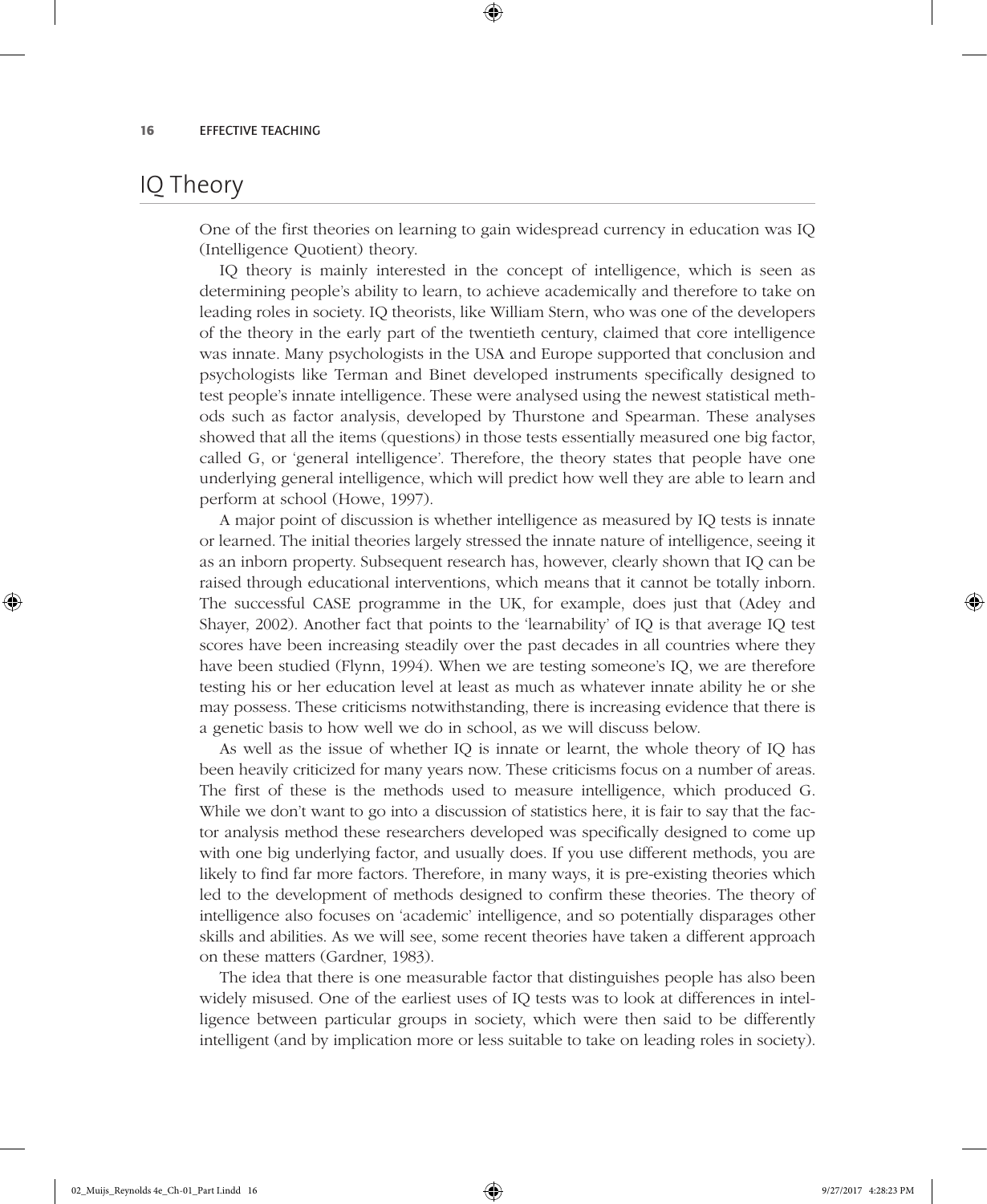The findings of these studies tell us far more about the societies in which they were carried out than about the 'intelligence of different groups' (which as a matter of fact does not differ significantly). Thus, in the USA, research concentrated on finding differences between racial groups (whites scoring higher than blacks), in France on differences between genders (men scoring higher than women) and in the UK on differences in social class (the higher classes obviously coming out as more intelligent than the working class) (Blum, 1980; Gould, 1983).

⊕

Notwithstanding these criticisms, it would be wrong to reject IQ theory. There is evidence that an underlying general aptitude influences how well pupils perform in a variety of subjects. There is a far stronger correlation between pupils' performance in maths and English than is often realized, for example. Therefore, the evidence does suggest that such a thing as general intelligence may exist and is a significant predictor of pupil attainment and learning.

# Multiple Intelligences

As we saw in the previous section, the theory of IQ stresses the existence of one overarching intelligence, a view that has become increasingly controversial over time. For many decades, however, no alternative theory was able to overcome the dominance of IQ theory whenever ability and intelligence were studied. This changed in the early 1980s, with the publication of *Frames of Mind* by Howard Gardner (1983), in which he set out his theory of 'multiple intelligences'.

Gardner takes a view that is very different from that of IQ theory. According to him, people do not have one general intelligence, but are characterized by a range of intelligences instead. So, rather than being globally intelligent, I may be particularly strong in certain areas, for example mathematics, while someone else may be particularly strong in another area, for example physical sports.

Gardner initially (1983, 1993) distinguished seven main types of intelligence:

- 1. *Visual/spatial intelligence*. This is the ability to perceive the visual. Visual/spatial learners tend to think in pictures and need to create vivid mental images to retain information. They enjoy looking at pictures, charts, movies and so on.
- 2. *Verbal/linguistic intelligence*. This is the ability to use words and language. These learners have highly developed auditory skills and are generally elegant speakers. They think in words rather than pictures. This is the ability that can be measured by the verbal part of IQ tests.
- 3. *Logical/mathematical intelligence*. This is the ability to use reason, logic and numbers. These learners think conceptually in logical and numerical patterns, making connections between pieces of information. They ask lots of questions and like to do experiments. The non-verbal portion of traditional IQ tests largely measures this intelligence.

02\_Muijs\_Reynolds 4e\_Ch-01\_Part I.indd 17 9/27/2017 4:28:23 PM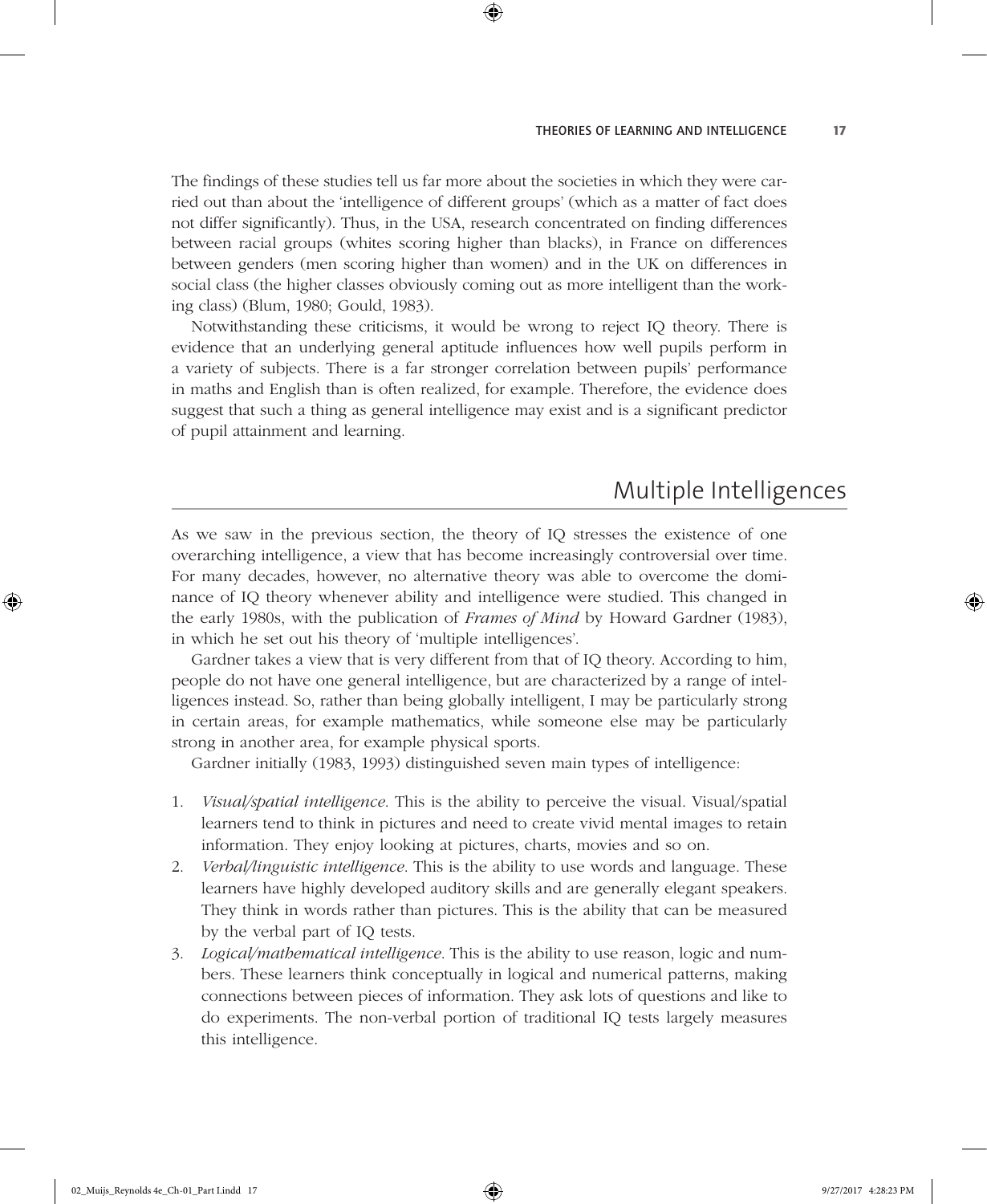4. *Bodily/kinaesthetic intelligence*. This is the ability to control body movements and handle objects skilfully. These learners express themselves through movement. They have a good sense of balance and eye–hand coordination. Through interacting with the space around them, they are able to remember and process information.

⊕

- 5. *Musical/rhythmic intelligence*. This is the ability to produce and appreciate music. These learners think in sounds, rhythms and patterns. They respond strongly to music and rhythm. Many of these learners are extremely sensitive to sounds occurring in their environment.
- 6. *Interpersonal intelligence*. This is the ability to relate to and understand others. These learners can empathize and see things from other people's point of view in order to understand how they think and feel. They are good at sensing feelings, intentions and motivations. Generally, they try to maintain peace in group settings and encourage cooperation. They can be manipulative.
- 7. *Intrapersonal intelligence*. This is the ability to self-reflect and be aware of one's inner states. These learners try to understand their inner feelings, dreams, relationships with others, and strengths and weaknesses. Their strength lies in the ability to be self-reflective (Gardner, 1983, 1993).

A misconception that exists about this theory is that one intelligence is necessarily dominant. This is not really the case, as all of us will possess all intelligences to some extent. It is also important to remember that doing something will usually require use of more than one intelligence.

To some, it might seem that this choice of different intelligences is somewhat arbitrary. Gardner's theories are sometimes seen as somewhat unscientific, a seemingly random selection of intelligences. This, according to Gardner, is a misconception. A number of criteria are used for defining an intelligence, taken from a variety of disciplines such as developmental psychology and cultural anthropology:

- *Isolation as a brain function*. A true intelligence will have its function identified in a specific location in the human brain. This can increasingly be determined using the latest brain-imaging techniques.
- *Prodigies, idiot savants and exceptional individuals*. In order to qualify as an intelligence, there must be some evidence of specific 'geniuses' in that particular area.
- *Set of core operations*. Each true intelligence has a set of unique and identifiable procedures at its heart.
- *Developmental history*. A true intelligence is associated with an identifiable set of stages of growth, with a mastery level which exists as an end state in human development.
- *Evolutionary history*. A true intelligence can have its development traced through the evolution of our species as identified by cultural anthropologists.
- *Supported psychological tasks*. A true intelligence can be identified by specific tasks which can be carried out, observed and measured by clinical psychologists.

02\_Muijs\_Reynolds 4e\_Ch-01\_Part I.indd 18 9/27/2017 4:28:23 PM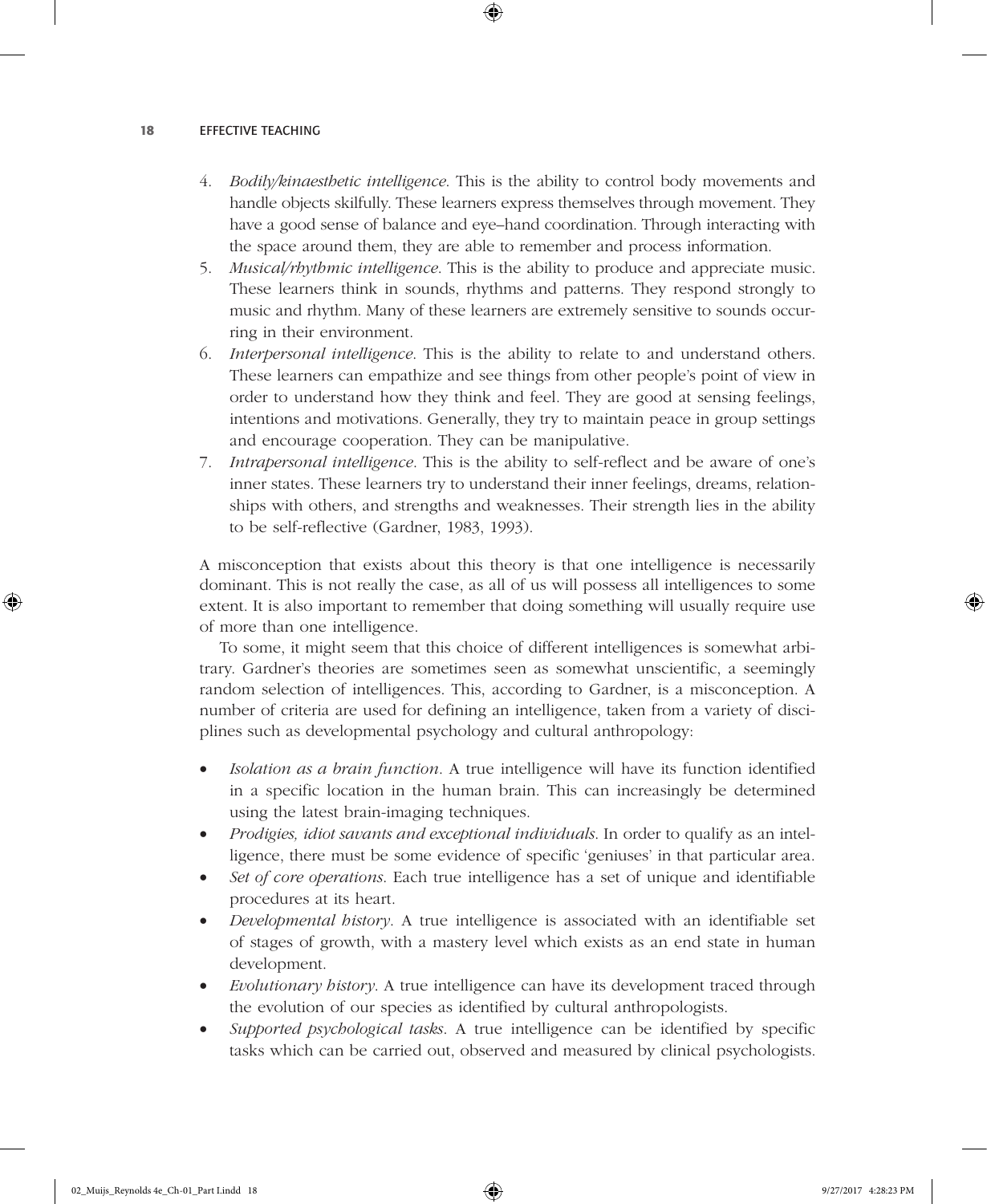• *Supported psychometric tasks*. Specifically designed psychometric tests can be used to measure the intelligence. A psychometric test is a standardized test used to measure a specific psychological facet, such as personality or intelligence.

⊕

• *Encoded into a symbol system*. A true intelligence has its own symbol system which is unique to it and essential to completing its tasks (Gardner, 2003).

These criteria have themselves, however, been subject to criticism, as they are seen as overly loose, and allowing for an almost infinite number of intelligences to be concocted, such as, in Willingham's (2004) example, humorous intelligence.

# Focus on Research 1.1

Misuses of Gardner's Theory

Gardner's theory has proved both popular and controversial in education, and both views are closely linked. As often happens in education, psychological theories are taken on board by educators or commercial consultants who do not understand them well and produce a low-level vulgarized version for use in schools. Gardner has pointed to a number of misuses he sees of his theories in education:

- Sometimes it is inferred that all subjects or concepts need to be taught using all seven intelligences. According to Gardner (1995), while most topics can be taught in a number of ways, it is usually a waste of time to try and teach a topic using all seven intelligences.
- 2 Going through the motions of using an intelligence does not in itself lead to learning. Gardner gives the example of some teachers getting children to run around as a way of exercising bodily/kinaesthetic intelligence.
- 3 Gardner (1995) also does not believe that the use of materials associated with a multiple intelligence as background (e.g. playing music in the classroom) will do anything to aid learners who are strong in that area.
- 4 Sometimes teachers claim they are exercising pupils' multiple intelligences (in this case musical/rhythmic intelligence) by getting them to sing or dance while reciting something like a times table. While this may help them remember it, Gardner (1995) describes such a use of multiple intelligences as trivial. What educators should encourage instead is thinking musically or drawing on some of the structural aspects of music in order to illuminate concepts in other fields (like maths).
- 5 The use of various measures or instruments that grade intelligences is seen by Gardner as being directly in opposition to his views of intelligence as something that occurs when carrying out activities within cultural settings.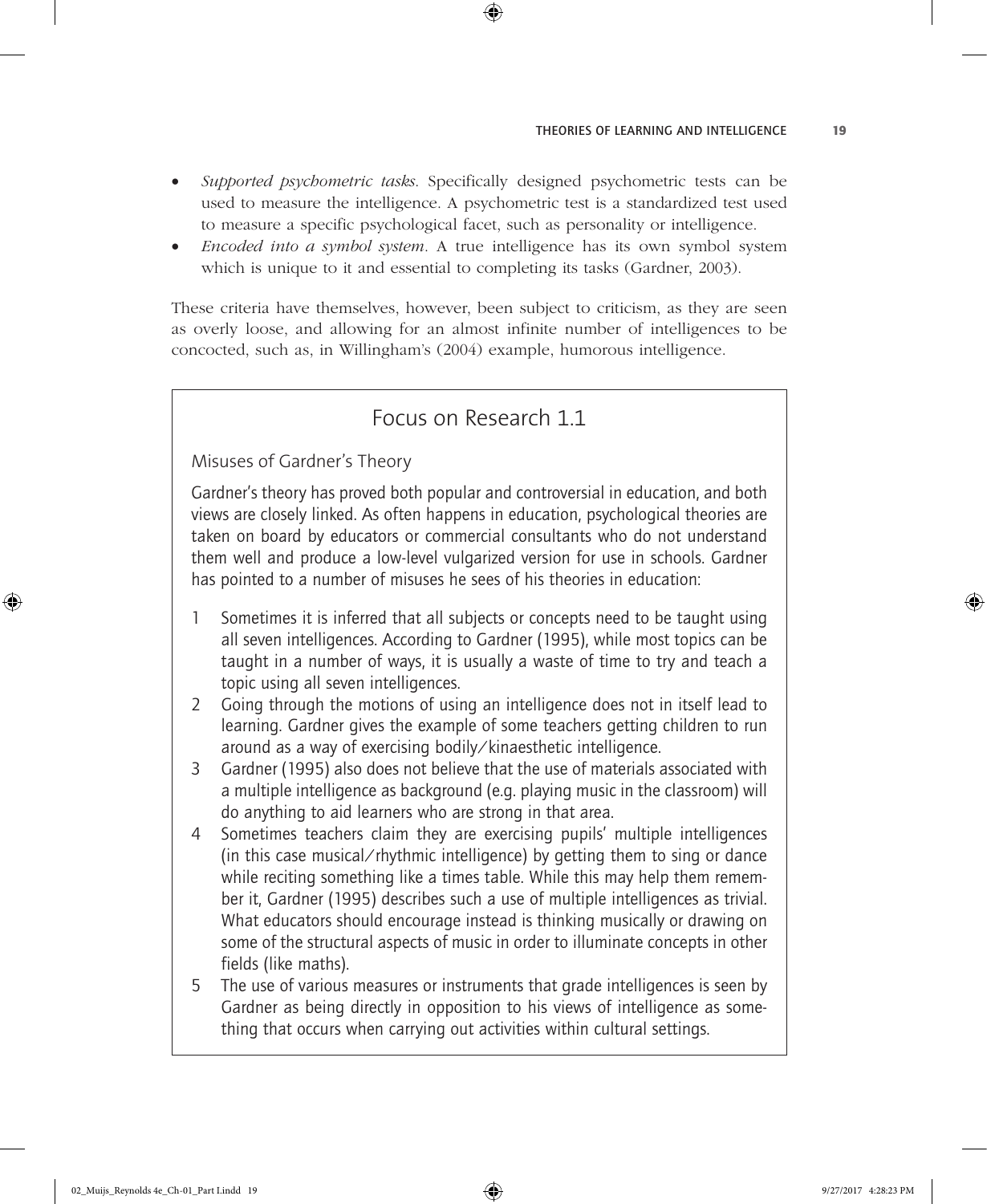While Gardner's theories have been widely influential in education recently (although, as mentioned above, not always in the most helpful way), they have also been subject to criticism. One criticism focuses on what is seen as a lack of testability of Gardner's theories. This is seen to result from an ambiguity of the theory, in that it is not clear to what extent the intelligences are supposed to operate separately or interconnectedly. The fact that the existence or not of an intelligence is not testable experimentally and cannot be accurately psychometrically assessed is also critiqued (Klein, 1997), although Gardner would argue that this critique misunderstands the theory which sees intelligences as operating in cultural action. Critics claim that Gardner doesn't provide a clear definition of intelligence and some authors state that what Gardner is studying are in fact cognitive styles rather than intelligences (Morgan, 1996). The criteria he uses have been described as somewhat arbitrary (White, 1998), and Gardner is seen as not providing a clear explanation as to why these and not other possible criteria were chosen (Klein, 1997). Furthermore, the continual addition of new intelligences by Gardner has to lead to doubts as to the rigour of this framework. A number of recent studies have also led to questions over the validity of this theory. Visser et al. (2006), for example, found that when tests were developed for each intelligence, there was evidence of a global G factor underlying them, as would be predicted by intelligence theory. This view is also supported by findings from neurological research that show significant overlap between neural pathways controlling different brain functions (Waterhouse, 2006). This, furthermore, would appear to be essential as many skills (as Gardner acknowledges) require the presence of more than one intelligence, meaning some overarching executive function would need to be present. In general, a lack of empirical evidence is a major problem with this theory, as over 25 years after its initial publication we should by now have been able to collect evidence to support it (Waterhouse, 2006). The practical use of the theory has also been questioned, as there is very little evidence of successful interventions that have been based on it (Willingham, 2004). In view of these problems in demonstrating both a scientific basis for the theory and real-world relevancy, we have to conclude that this theory is not supported.

⊕

#### Think Point 1.1

While the theory of multiple intelligences is not empirically supported, it nevertheless tries to address some major limitations of general IQ theory. What do you think those are?

♠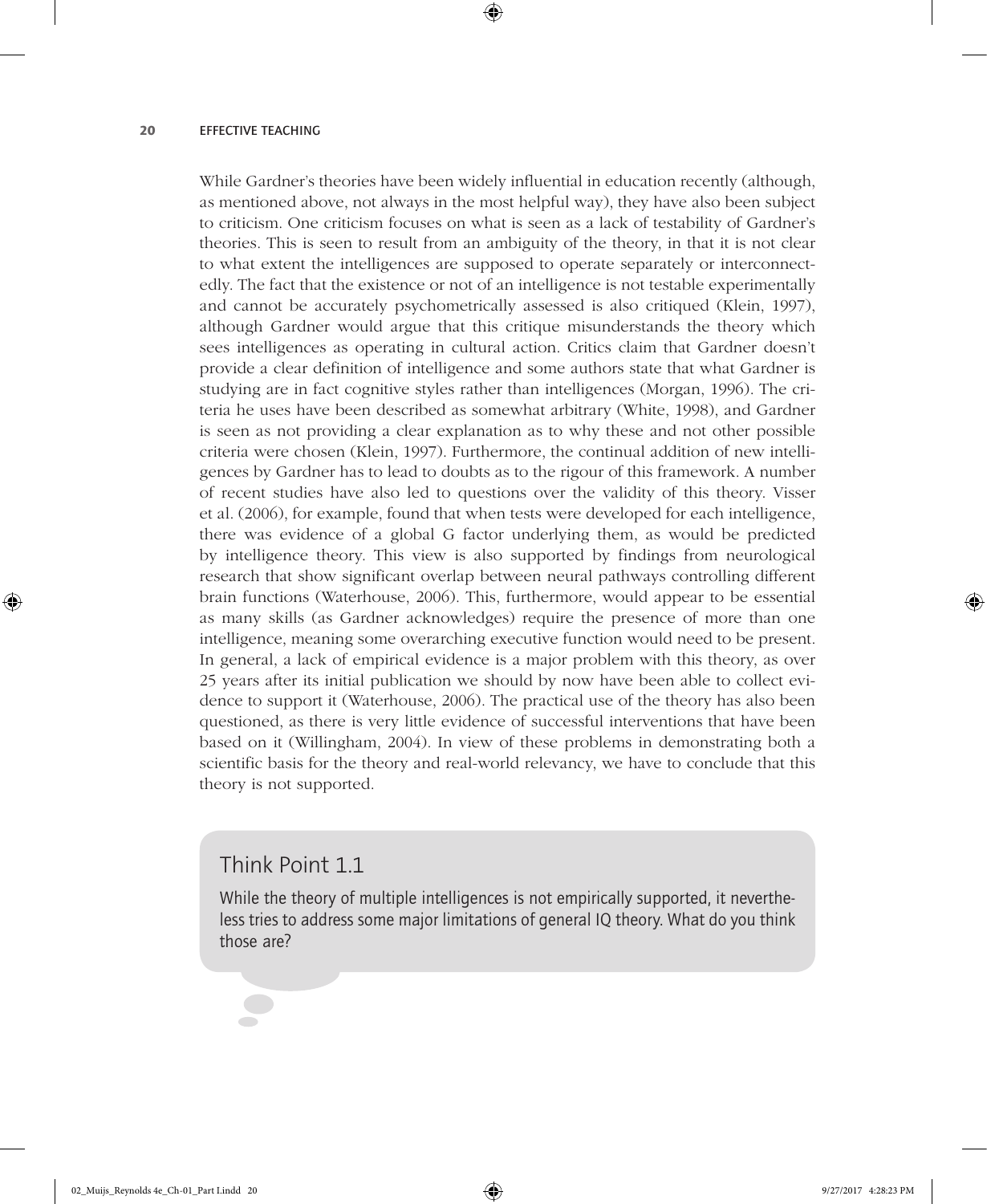# Behaviourism

One of the earliest theories to focus explicitly on learning rather than on intelligence is called behaviourism. Behaviourism was developed in the 1920s and 1930s by psychologists such as Skinner, Pavlov and Thorndike. While obviously somewhat outdated now, this theory still has a strong relevance to educational practice.

⊕

*Behavioural learning theory* emphasizes change in behaviour as the main outcome of the learning process. Behavioural theorists concentrate on directly observable phenomena using a scientific method borrowed from the natural sciences. The most radical behaviourists, such as Skinner, considered all study of non-observable behaviour ('mentalism') to be unscientific (Hilgard, 1995; O'Donohue and Ferguson, 2001). In recent years, however, most researchers and psychologists in the behaviourist tradition, such as Bandura (1985), have expanded their view of learning to include expectations, thoughts, motivation and beliefs.

Learning, according to behaviourists, is something people do in response to external stimuli. This view was an important change over previous models, which had stressed consciousness and introspection, and had not produced many generalizable findings about how people learn. When they studied learning, behaviourists usually did so using experiments conducted with animals like dogs as well as humans. This is because, being against 'mentalism', behaviourists think that it is largely external factors which cause our behaviour. The basic mechanism through which this happens is conditioning. According to behaviourists, there are two different types of conditioning:

*Classic conditioning* occurs when a natural reflex responds to a stimulus. An example of this comes from Pavlov's experiments with dogs. In order to process food, dogs need to salivate when they eat. As all dog owners will know, what happens is that dogs will start to salivate even before eating, as soon as they have smelt or seen food. So, the external stimulus of food will cause the dog to salivate. It has become a habit that is conditioned. When confronted with particular stimuli, people as well as animals will produce a specific response.

*Behavioural* or *operant conditioning* occurs when a response to a stimulus is reinforced. Basically, operant conditioning is a simple feedback system: if a reward or reinforcement follows the response to a stimulus, then the response becomes more probable in the future. For example, if every time a pupil behaves well in class they get a reward, they are likely to behave well next time.

Rewards and punishments are an important part of behaviourist learning theory. Initial experiments with dogs and rats convinced these psychologists of the importance of the use of rewards and punishments to elicit certain desired behaviours,

♠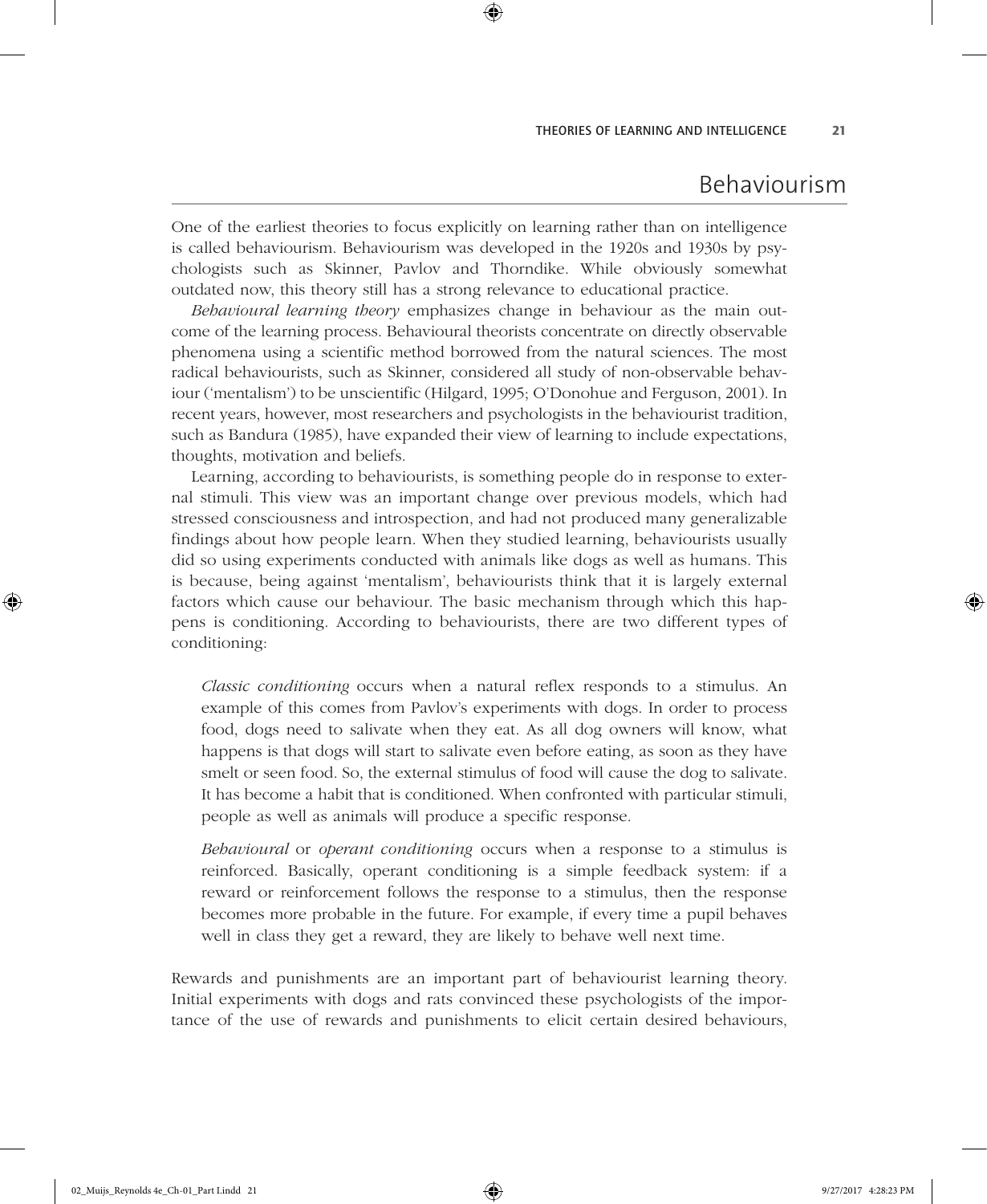such as pushing a lever, in these animals. Over ensuing decades, these findings were further tested and refined with human subjects, and became highly influential in education. Pleasurable consequences, or *reinforcers*, strengthen behaviour, while unpleasant consequences, or *punishers*, weaken behaviour. Behaviour is influenced by its consequences, but it is influenced by its antecedents as well, thus creating the A(ntecedents)–B(ehaviour)–C(onsequences) chain. Skinner's work concentrated mainly on the relationship between the latter two parts of the chain (O'Donohue and Ferguson, 2001; Skinner, 1974), and these findings still form the basis of many behaviour management systems in schools, as well as much of the research on effective teaching (e.g. Muijs and Reynolds, 2003b).

⊕

While this movement remains highly influential, behaviourism has come to be seen as far too limited and limiting to adequately capture the complexity of human learning and behaviours. The idea that learning occurs purely as a reaction to external stimuli has been proved wrong. Activities such as recognizing objects (this is a ball), sorting objects (this is a rugby ball, this is a football) and storing information are clearly 'mentalist' activities – they occur in the head. While of course an external stimulus (perception of an object) is present, behaviourist theory cannot account for the information processing that occurs when we are confronted by stimuli. Behaviourism also cannot account for types of learning that occur without reinforcement – in particular, the way children pick up language patterns (grammar) cannot be explained using a behaviourist framework. Behaviourism also presents problems when the learner is confronted with new situations in which mental stimuli he or she has learnt to respond to are not present. The fact that behaviourism does not study the memory in any meaningful way (they only talk about acquiring 'habits') is another major problem if we want to explain learning. If we want to really understand how people learn, we have to be 'mentalists' and look at what is going on inside the brain as well as measuring reactions to external stimuli.

However, not all the criticism of behaviourism is justified. Some of it seems to emanate from a dislike of the findings rather than a close look at the evidence. Behaviourism has little place for the role of free will and human individuality. This is never a popular view, and as we have seen this determinism is clearly overdone in behaviourist theories. However, that does not mean that it is entirely inaccurate. While we always like to believe that we are entirely free, our behaviours can to an extent be predicted, in some cases by behaviourist models. That this is true is attested to by the continued usefulness of behaviourist methods in teaching, such as the use of rewards. Not liking certain research findings does not make them wrong, and it is not the job of research and science to simply tell us what we want to hear. Outside of education, many neo-behaviourist theories have become popular among scientists looking at the role of evolution in the way we behave. If you read the work of Richard Dawkins (1989), for example, there are clear links with behaviourist psychology.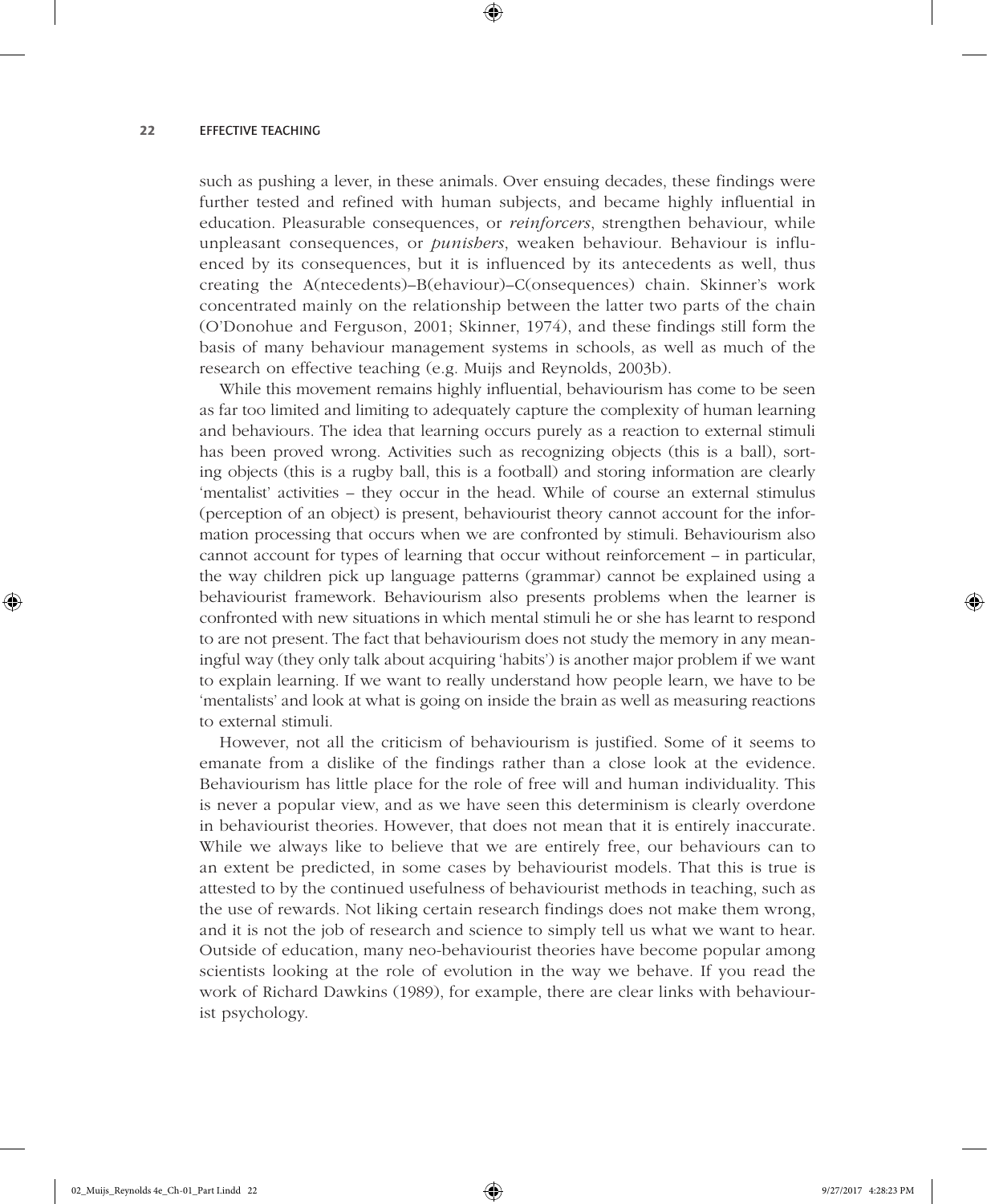# Piaget and Vygotsky

# Piaget and the stages of cognitive development

As well as the behaviourists like Skinner, two other pioneering psychologists who have had a continuing influence on how we view learning are Piaget and Vygotsky.

⊕

Jean Piaget was a Swiss psychologist, who started his important work on how children develop and learn before the Second World War. In contrast to the behaviourists, who developed most of their theories using laboratory experiments and rarely looked at the real-life behaviours of children, Piaget's theories were developed from the observation of children.

What these observations taught him was that in order to understand how children think, one has to look at the qualitative development of their ability to solve problems. Cognitive development, in his view, is much more than the addition of new facts and ideas to an existing store of information. Rather, children's thinking changes qualitatively; the tools which children use to think change, leading children of different ages to possess a different view of the world. A child's reality is not the same as that of an adult (Piaget, 2001).

According to Piaget, one of the main influences on children's cognitive development is what he termed *maturation*, the unfolding of biological changes that are genetically programmed into us at birth. A second factor is *activity.* Increasing maturation leads to an increase in children's ability to act on their environment, and to learn from their actions. This learning in turn leads to an alteration of children's thought processes. A third factor in development is *social transmission*, which is learning from others. As children act on their environment, they also interact with others and can therefore learn from them to a differing degree, depending on their developmental stage.

According to Piaget (2001), learning occurs in four stages.

### *The sensori-motor stage (0–2 years)*

The baby knows about the world through actions and sensory information. He or she learns to differentiate him or herself from the environment. The child begins to understand causality in time and space. The capacity to form internal mental representations emerges.

## *The pre-operational stage (2–7 years)*

In this stage, children take the first steps from action to thinking, by internalizing action. In the previous stage, children's schemes were still completely tied to actions,

♠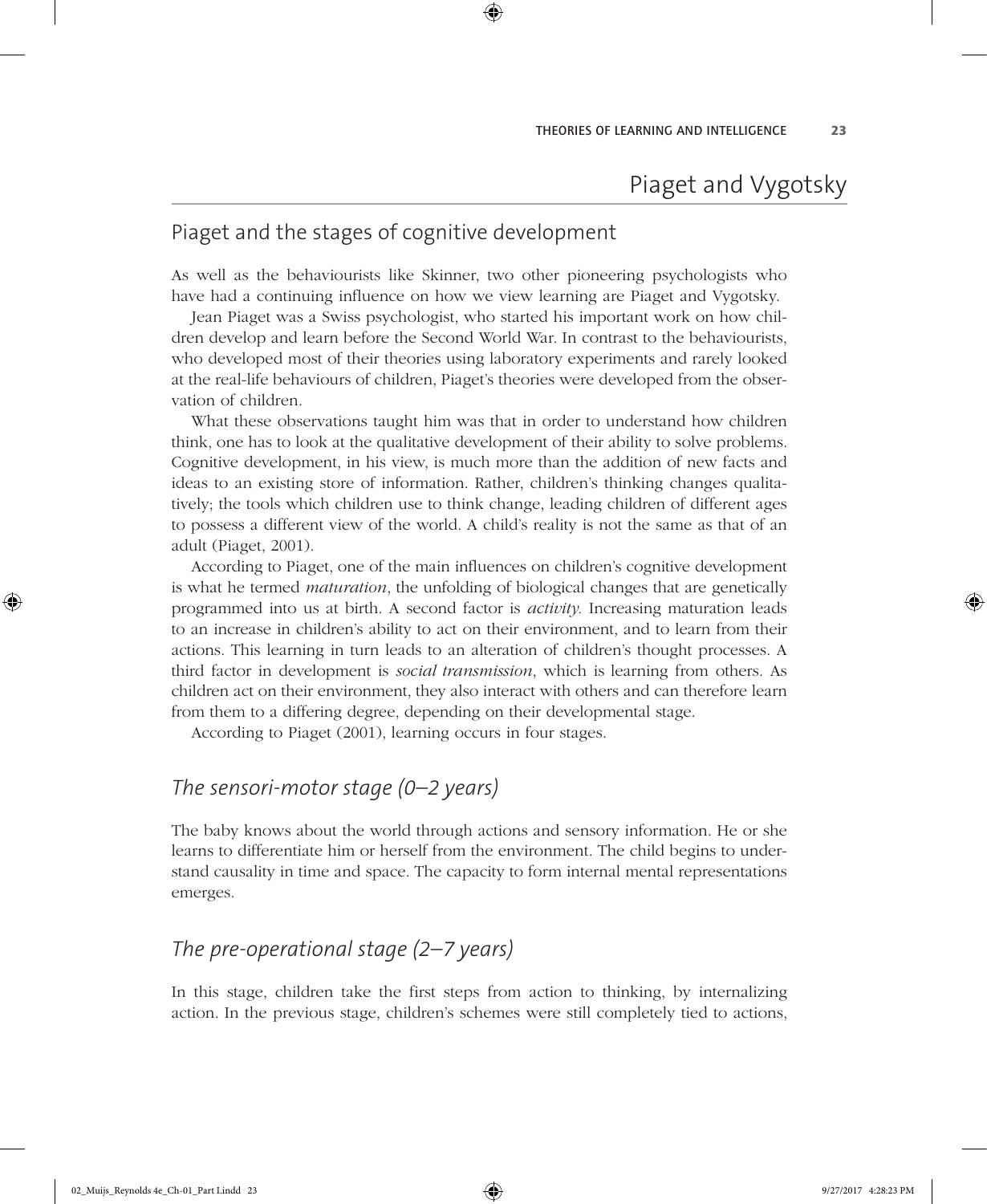which means that they are of no use in recalling the past or in prediction. During the pre-operational stage, the child starts to be able to do this, by learning how to think symbolically. The ability to think in symbols remains limited in this stage, however, as the child can only think in one direction. Thinking backwards or reversing the steps of a task are difficult.

⊕

Another innovation that starts to take place during this phase is the ability to understand conservation. This means that the child can now realize that the amount or number of something remains the same, even if the arrangement or appearance of it is changed (for example, four dogs and four cats is the same amount). This remains difficult for children in this phase. Children here still have great difficulty freeing themselves from their own perception of how the world appears. Children at this age are also very egocentric. They tend to see the world and the experiences of others from their own standpoint.

## *The concrete operational stage (7–12 years)*

The basic characteristics of this stage are: (1) the recognition of the logical stability of the physical world; (2) the realization that elements can be changed or transformed and still retain their original characteristics; and (3) the understanding that these changes can be reversed.

Another important operation that is mastered at this stage is *classification*. Classification depends on a child's ability to focus on a single characteristic of objects and then to group the objects according to that single characteristic (e.g. if one gives a child a set of differently coloured and differently shaped pens, they will be able to pick out the round ones). Pupils can now also understand seriation, allowing them to construct a logical series in which A is less than B is less than C and so on. At this stage, the child has developed a logical and systematic way of thinking which is, however, still tied to physical reality. Overcoming this is the task of the next phase.

# *The formal operational stage (12*+*)*

In this stage, which is not reached by all people, all that is learned in previous stages remains in force but pupils are now able to see that a real, actually experienced situation is only one of several possible situations. In order for this to happen, we must be able to generate different possibilities for any given situation in a systematic way. Pupils are now able to imagine ideal, non-existing worlds. Another characteristic of this stage is adolescent egocentrism. Adolescents tend to incessantly analyse their own beliefs and attitudes, and often assume that everyone else shares their concerns and is in turn analysing them.

Piaget's theory has been hugely influential, but has been found wanting in a number of areas. His stages of learning are clearly too rigid. A number of studies have found that

♠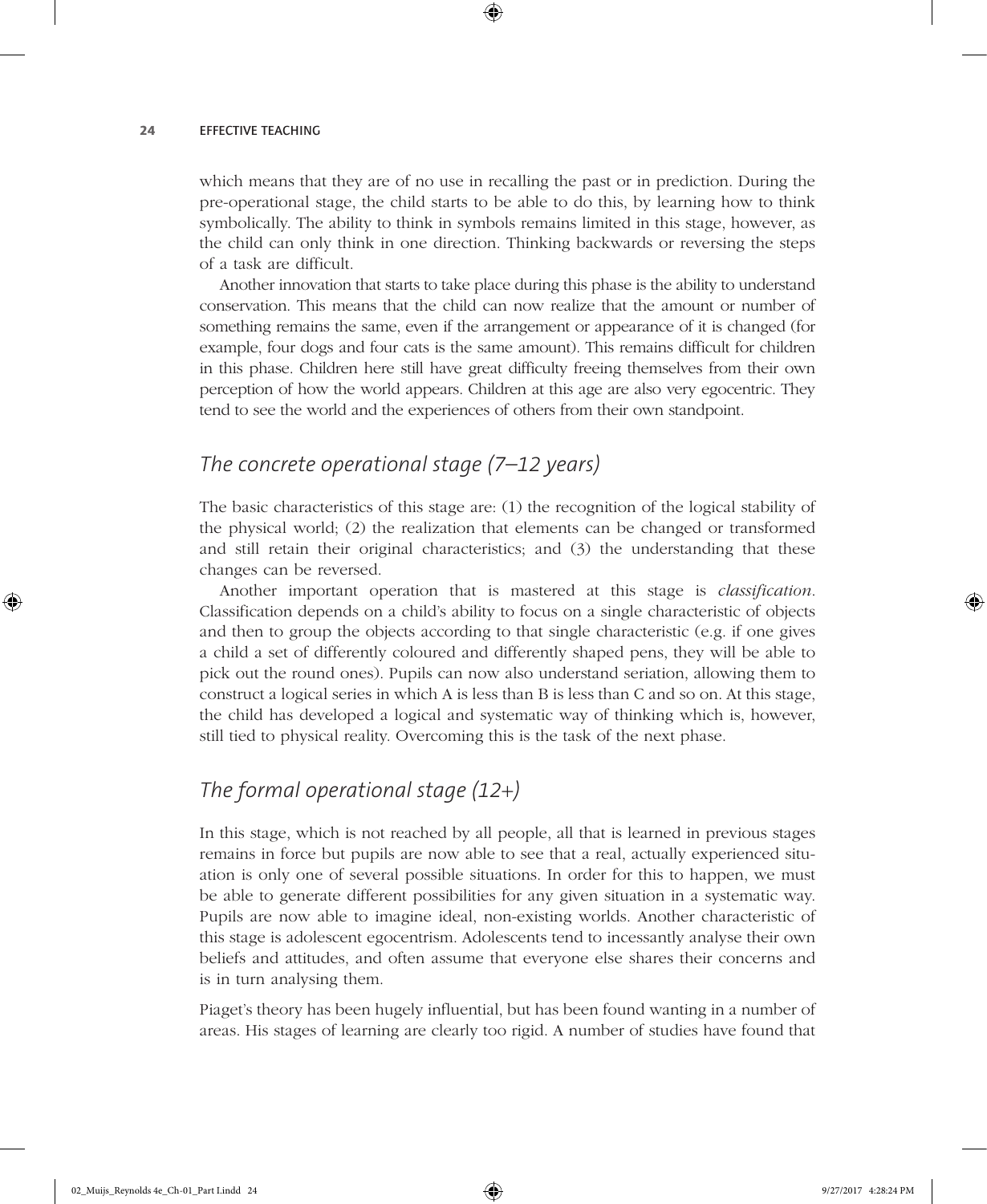young children can acquire concrete operational thinking at an earlier age than Piaget proposed, and that they can think at higher levels than Piaget suggested. Piaget also underestimated the individual differences between children in how they develop, and the fact that some of these differences are due to the cultural and social background of the child. Piaget also did not take much notice of the way children can learn from others such as parents, other children or indeed teachers, seeing learning as largely dependent on their stage of development. Notwithstanding that, Piaget's theories have stood the test of time well, and are still a useful way of looking at children's development.

⊕

#### Vygotsky and the role of the environment in child development

Vygotsky was a Russian psychologist, who worked at around the same time as Piaget (although he died younger) and was influenced by Piaget's work. During his lifetime, he was not well known in the West, but after his death (in particular since the 1960s) he has become increasingly influential.

Vygotsky's main interest was the study of language development, which he believed initially develops separately from thought, but starts to overlap with thought more and more as the child grows up. According to Vygotsky, a non-overlapping part still remains later in life, some non-verbal thought and some non-conceptual speech existing even in adults (Moll, 1992; Vygotsky, 1978).

A major disagreement between Piaget and Vygotsky was that Vygotsky did not think that maturation in itself could make children achieve advanced thinking skills. Vygotsky, while seeing a role for maturation, believed that it was children's interaction with others through language that most strongly influenced the levels of conceptual understanding they could reach (Vygotsky, 1978).

Vygotsky strongly believed that we can learn from others, both of the same age and of a higher age and developmental level. One of the main ways this operates is through *scaffolding* in the *zone of proximal development* (ZPD). This latter concept, one of Vygotsky's main contributions to learning theory, refers to the gap between what a person is able to do alone and what they can do with the help of someone more knowledgeable or skilled than they are. It is here that the role of teachers, adults and peers comes to the fore in children's learning, in that they can help bring the child's knowledge to a higher level by intervening in the zone of proximal development. This can be done by providing children's thoughts with so-called scaffolds, which are no longer needed by the child once the learning process is complete. Not all children are as *educable* in this respect, some being able to learn more in the zone of proximal development than others.

Thus, for Vygotsky, it is *cooperation* that lies at the basis of learning. It is formal and informal *instruction* performed by more knowledgeable others, such as parents, peers, grandparents or teachers that is the main means of transition of the knowledge of a particular culture. Knowledge for Vygotsky, like for Piaget, is embodied in actions and

♠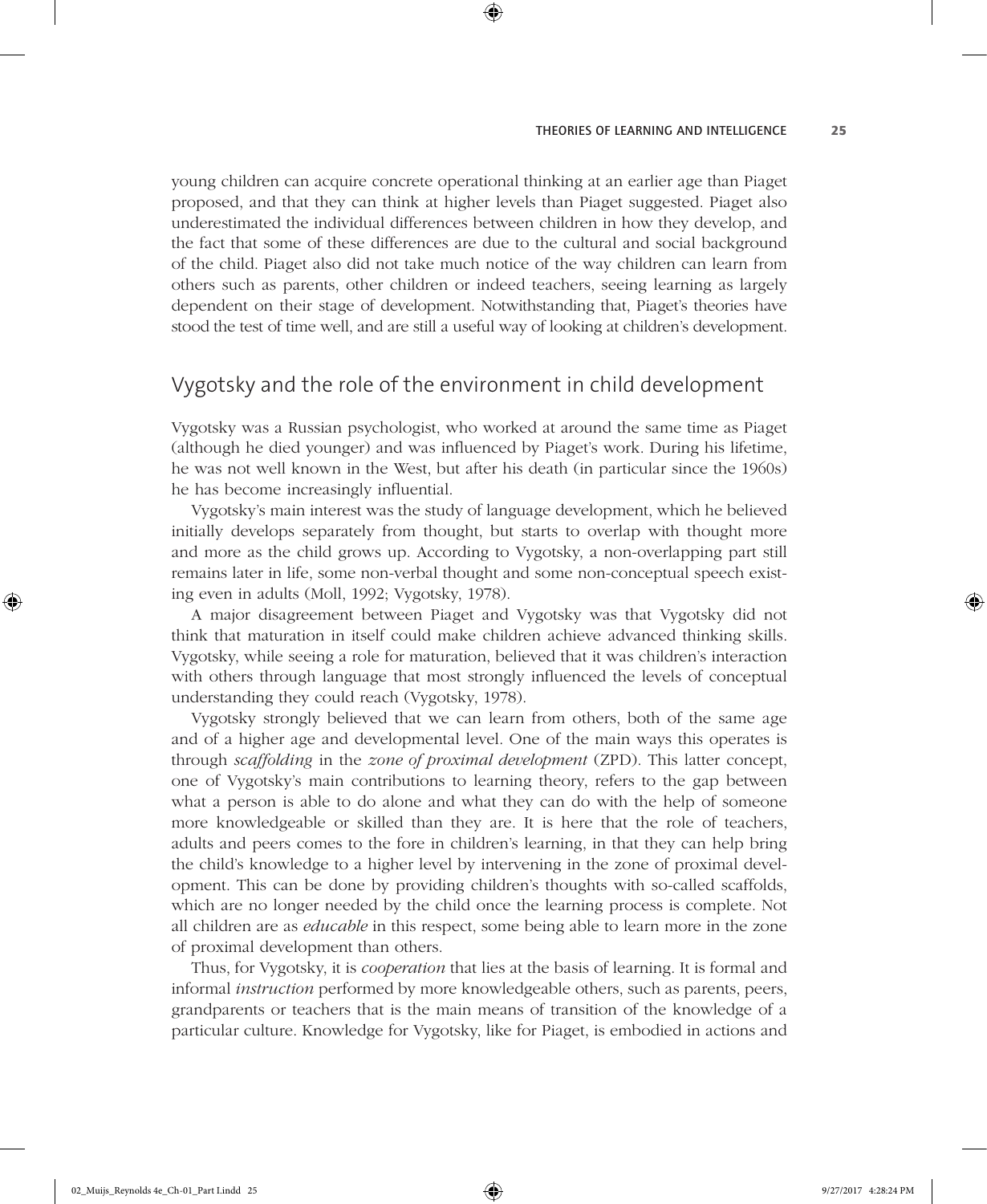interactions with the environment (or culture), but unlike Piaget, Vygotsky stresses the importance of *interaction* with a living representative of the culture.

⊕

While Piaget has been criticized for being too strongly focused on developmental learning, Vygotsky's work is seen as suffering from the opposite problem. Vygotsky wrote little about children's natural development and the relationship of that to their learning (Wertsch and Tulviste, 1992). Vygotsky's theories are also in many ways rather general and overarching, and have not been fully worked out (that Vygotsky died at the age of 37 is one reason for this). Vygotsky's contribution lies mainly in his attention to the social aspects of learning, which clearly need complementing by what current research is teaching us about brain functions.

This view of learning as socially constructed strongly influenced the so-called constructivist theories that have followed since then, and has influenced classroom practice. His ideas about pupils' learning in their zone of proximal development have been influential in the development of collaborative learning programmes.

#### Think Point 1.2

Behaviourist learning theory and the theories of Piaget and Vygotsky have been highly influential in the development of teaching. Can you think of some of the different implications each of these theories may have?

# Learning Styles

♠

Recently, a lot of attention has focused on differences in pupils' learning styles. While this concept is often evoked, what exactly is meant by different learning styles is not always clear.

# Kolb's learning styles theory

One of the most clearly elucidated theories of learning styles is that of Kolb (1995), according to whom learning styles can be ranked along a continuum running from:

- 1. concrete experience (being involved in a new experience) through
- 2. reflective observation (watching others or developing observations about our own experience) and

02\_Muijs\_Reynolds 4e\_Ch-01\_Part I.indd 26 9/27/2017 4:28:24 PM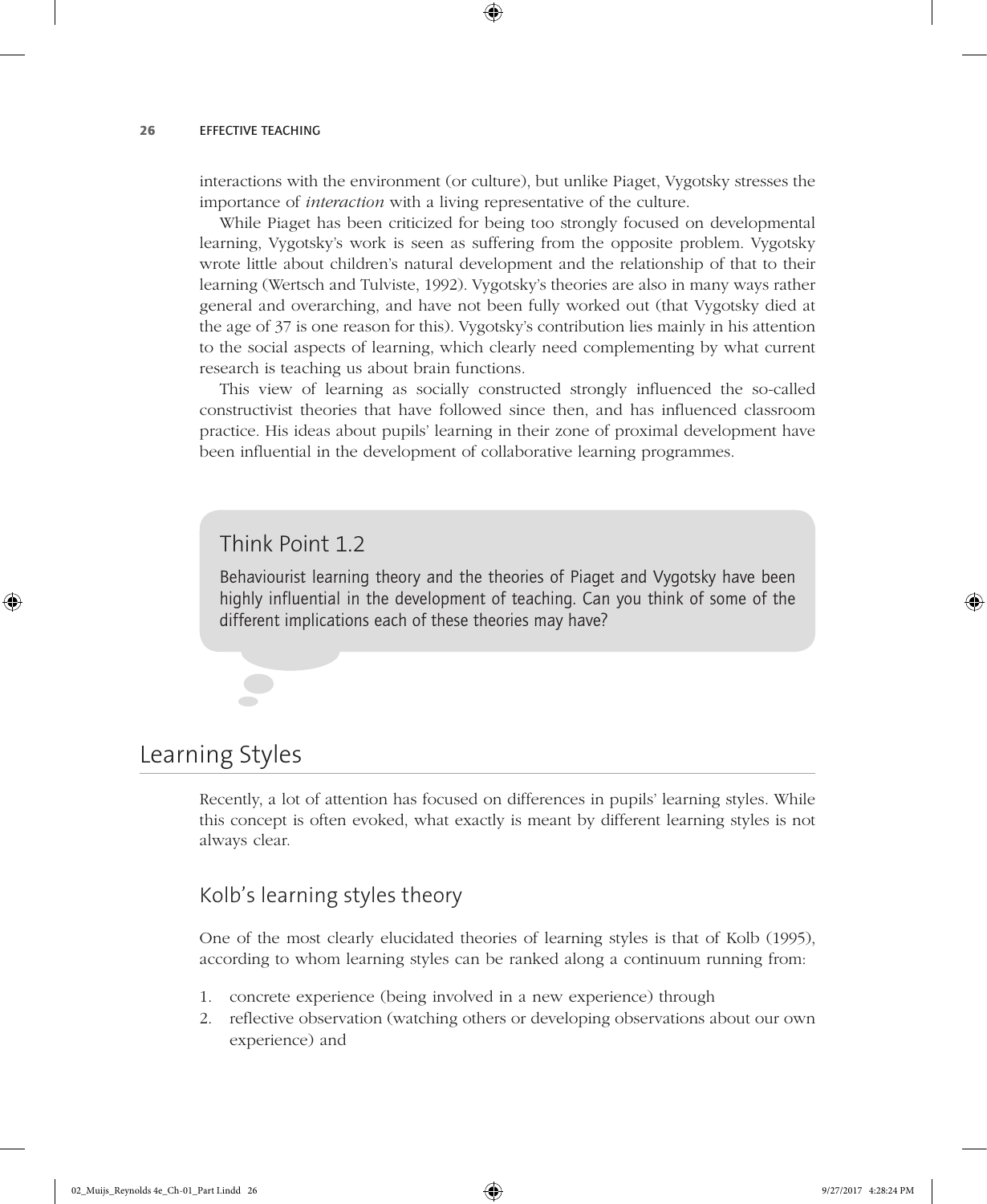- 3. abstract conceptualization (creating theories to explain observations) to
- 4. active experimentation (using theories to solve problems and make decisions).

⊕

As is clear from the above, Kolb saw these different styles as a cycle through which all learners should move over time. However, more recently, learning theorists have conceptualized these styles as ones which learners come to prefer and rely on, most learners thus preferring one of these four styles. Litzinger and Osif (1993) called these different types of learners *accommodators*, *divergers*, *convergers* and *assimilators*, and arranged them along Kolb's continuum as depicted in Figure 1.1.



**Figure 1.1** Kolb's learning styles (from Litzinger and Osif, 1993). Reprinted with permission from Pierian Press.

*Accommodators* prefer an active learning style. They tend to rely on intuition rather than on logic and like to connect learning to personal meaning and experiences. They enjoy applying their knowledge to real-life situations and don't like to analyse too much. When teaching these learners, it is recommended to encourage independent discovery and to let learners participate actively in their learning. Interpersonal aspects are important to accommodators, so they will tend to enjoy cooperative learning and group work.

*Assimilators* like accurate, organized delivery of knowledge and tend to respect the views of those they consider to be experts on the subject. They think logically and prefer abstract ideas. Logic is more important to them than a practical explanation. They will prefer lecture-style lessons or carefully prepared exercises which they will follow closely. However, they also enjoy independent analysis of data and research.

♠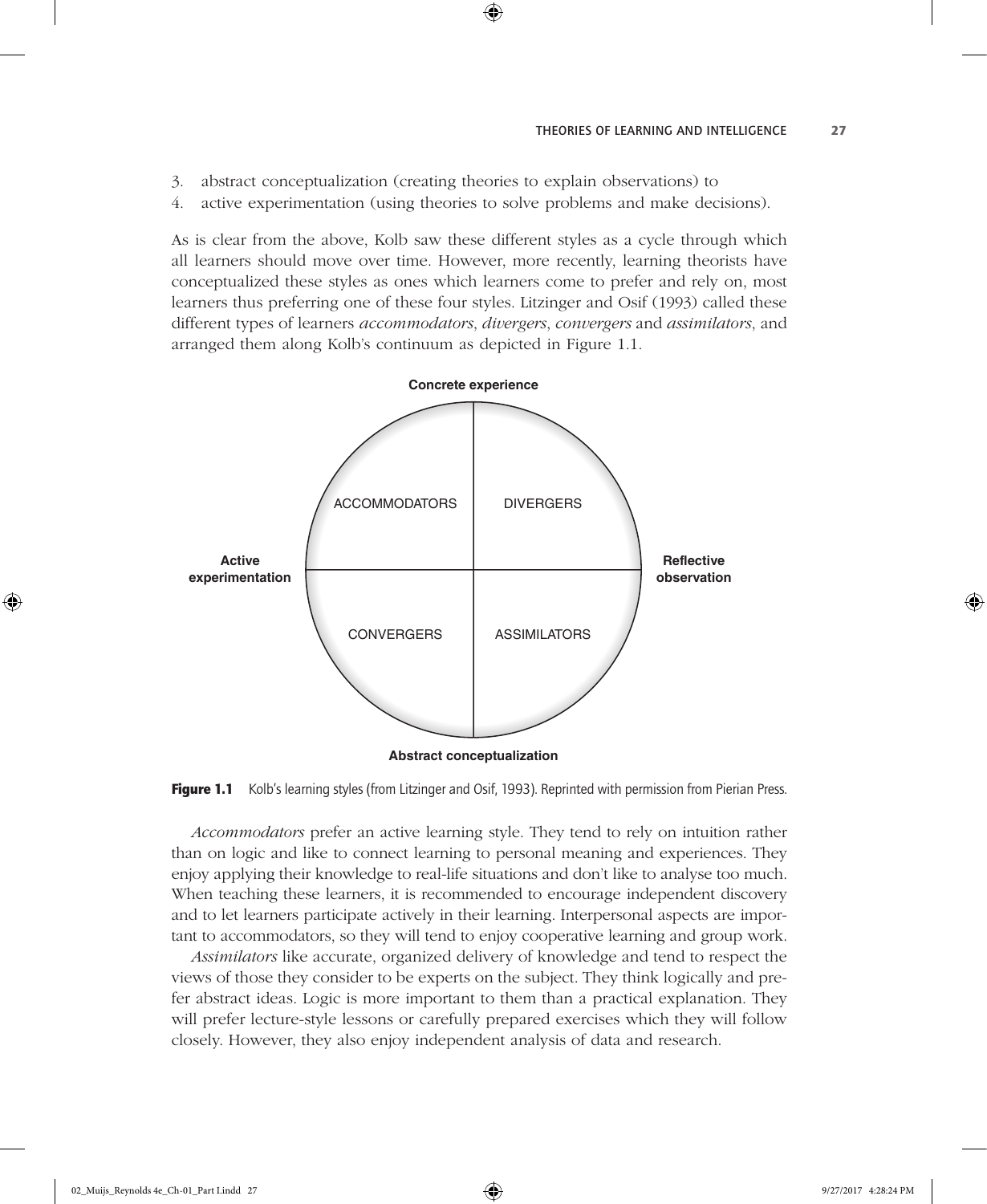*Convergers* are mainly interested in the relevance of information. They want to understand in detail how something operates, so they can use it in practice. These learners prefer technical information and are not very interested in social and interpersonal issues. Lessons that suit these learners are interactive, and it can be useful to provide them with real-life problems to explore. Convergers will enjoy doing hands-on tasks, use manipulatives, etc.

⊕

*Divergers* are mainly interested in the 'why' of a system. They like to reason from concrete specific information and to explore what a system has to offer. They like to see things from a variety of viewpoints and like categorizing information. These learners like to use their imagination when solving problems. Divergers enjoy self-directed learning and like independent study, simulations and role play. Information should be presented to them in a detailed, systematic manner.

Kolb's theory is far from being the only learning styles classification in existence. Another classification looks at pupils' different sensory preferences. According to this theory, learners can be classified as preferring either visual, auditory or tactile/ kinaesthetic learning (Benzwie, 1987; Dunn and Dunn, 1978), while others add print, interactive and olfactory learners to this typology, leading to the following typology:

- *Visual learners* learn best by looking at pictures, graphs, slides, demonstrations, films, etc. Colourful, bright graphics can help these learners retain information.
- *Auditory learners* like to learn through listening both to others speaking and to audio tapes. They will benefit, for example, from preparing listening tapes for review.
- *Tactile/kinaesthetic learners* learn best through touch and movement, and will therefore like to work with hands-on manipulatives. They will also like role plays and activities which employ body parts as a mnemonic device, such as hand-signals.
- *Print-oriented learners* prefer to learn through reading.
- *Interactive learners* enjoy discussions with other pupils in small groups or during paired work.
- *Olfactory learners* benefit from the use of smell during learning. Associating certain lessons to particular smells can benefit these learners.

The distinction between *inductive* and *deductive learners* has also been looked at by learning styles researchers (Hodges, 1994). Inductive learners begin with observations or data and then infer governing rules and principles from these observations. They work from particulars to general principles, and want to know: (1) What will the results to be derived help me know? (2) What are the results? (3) How do I derive them? Deductive learners begin with general principles, then deduce consequences and phenomena from these. They work from generalities to particulars and want to know: (1) What are the results to be derived? (2) How do I derive them? (3) How do I use them?

The concept of learning styles remains popular, and a plethora of different classifications have developed. A popular and still widely used distinction is that between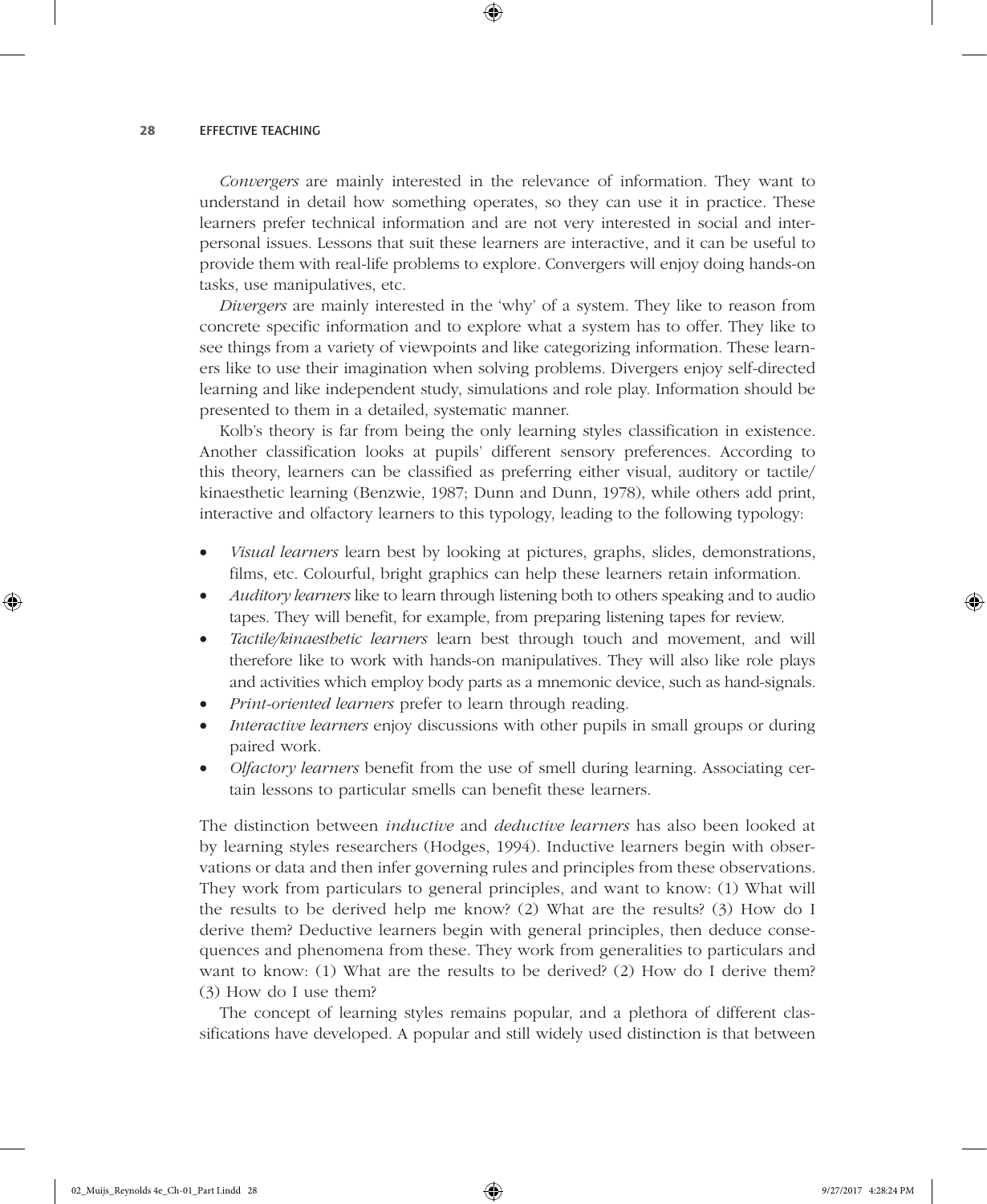*sequential* and *global learners*. Sequential learners learn one thing at a time. They function well with partial understanding, are good at analysis and convergent thinking, but may sometimes miss the big picture. Global learners, on the other hand, learn in large chunks, don't function well with partial understanding, are good at synthesis and innovation, but are fuzzy on details and may appear to learn more slowly, especially at the beginning of a topic (Felder and Silverman, 1988). Many educators in England still advocate a distinction between *visual*, *auditory* and *kinaesthetic* learners, who respectively prefer to learn from visual sources, through hearing or through movement (Rogowsky et al., 2015). More recently, Blazhenkova et al. (2011) distinguish between *verbalizers*, who prefer to represent information verbally, *spatial visualizers*, who prefer to schematically represent spatial relations and objects, and *object visualizers*, who prefer concrete and detailed images of objects.

⊕

#### The evidence on learning styles

As can be seen from the above, there are a whole number of learning styles, one study finding a total of 71 different learning styles frameworks (Coffield et al., 2004), and this in itself illustrates some of the problems with the whole idea. There are a number of commercial tools on the market designed to measure learning styles among pupils of various ages, such as the Learning Style Inventory (Dunn et al., 1985). However, while a number of these tips make intuitive sense, there is very little research that suggests that teaching to different learning styles actually aids pupils' achievement.

While some studies show a relationship between learning style and achievement (e.g. Burns et al., 1998; Uzuntiriyaki et al., 2003), in general there is very little evidence to support learning styles. In a large-scale review of the evidence, Coffield et al. (2004) found that learning styles had weak theoretical grounding and close to no empirical support. In one of the earliest relevant studies, Davis (1990) measured the learning styles of a group of second-grade pupils and changed the classroom environment to reflect their preferred learning styles. She found that a control group of pupils whose learning styles had not been taken into account outperformed the experimental group. Similar findings are reported by O'Sullivan et al. (1994), who found mixed effects of an intervention to help at-risk ninth graders through learning-style-based instruction. As well as a lack of evidence on the relationship of Kolb's learning styles to achievement, doubt has been cast on the validity of the concept, with Garner (2000), for example, finding no evidence of the existence of stable learning styles in his study using Kolb's Learning Styles Inventory. This lack of empirical support continues in recent studies. For example, Rogowsky et al. (2015) found no relationship between learning styles and instructional method used.

This does not, of course, mean that there are no differences in the ways that individuals learn, or prepare to learn, and it is possible to measure these differences,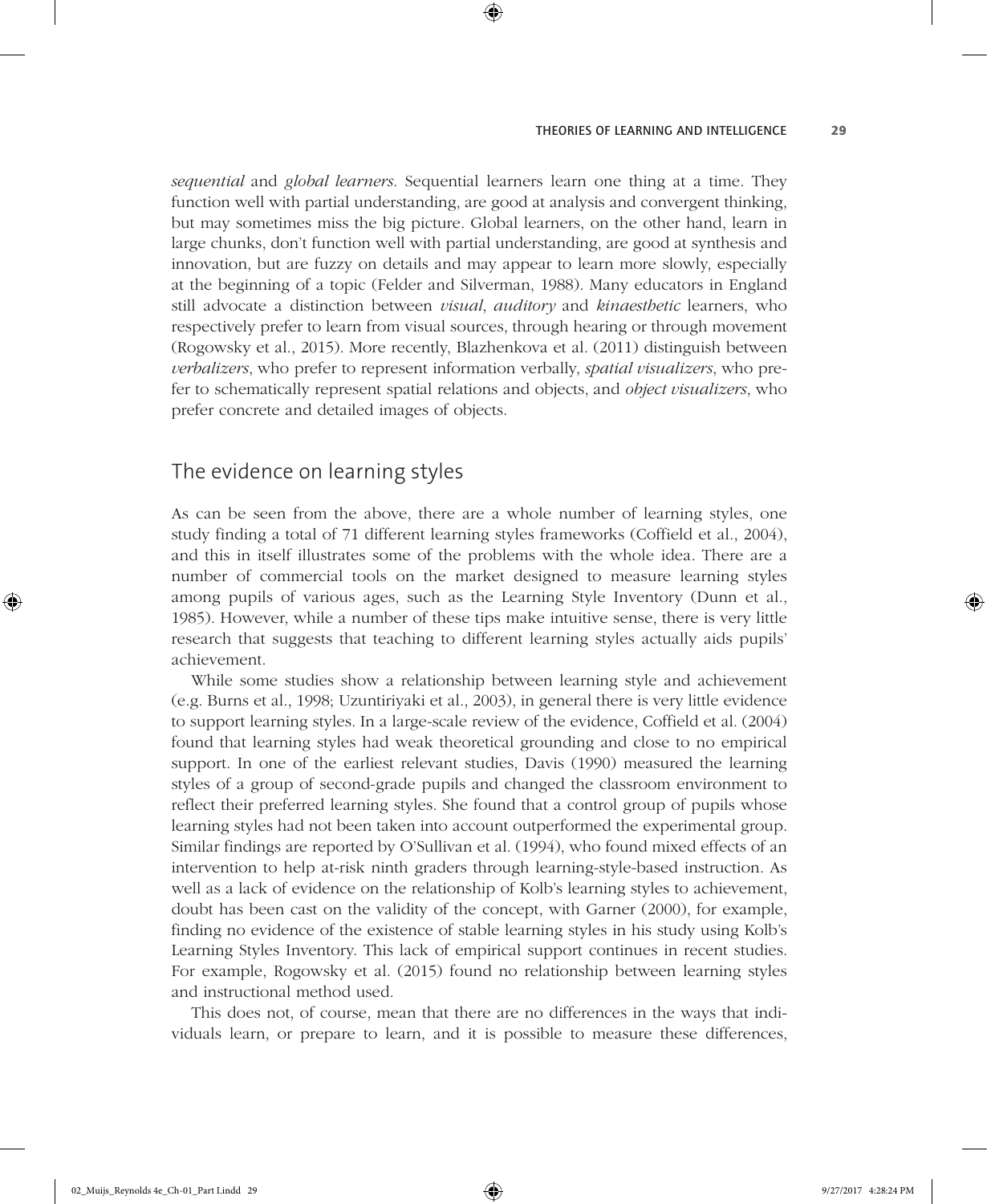though the fact that people have come up with so many different styles suggests that it is not a well-developed concept. However, what is entirely lacking is any evidence that it makes sense to adapt teaching to different learning styles. As Pashler et al. (2009: 105) state in their review: 'there is no adequate evidence base to justify incorporating learning styles assessments into general educational practice'. In other words, it is not a useful idea to base teaching practice on.

⊕

It is also important to remember that even if we find that children and adolescents have different preferences or learning styles, the implications of that for teaching is not necessarily to 'give the pupil's what they want'. On the contrary, it might be far more useful to try and develop those areas where they are weaker.

# Cognitive Science

♠

Recently, cognitive science has started to have significant influence in education. Cognitive science, the study of how the mind works, combines research from a number of different fields, like psychology, neuroscience and computer sciences (in particular the study of artificial intelligence). Technological advances have led to major scientific discoveries in this area, and to great public interest, especially in the visually attractive presentation of brain imaging results. Cognitive science has led to significant breakthroughs in understanding the different functions of the brain and in starting to understand how specific processes such as visual processing work. All of this has implications for our understanding of learning, but has unfortunately also led to a lot of misconceptions and has provided further material for educational snake-oil salespeople. Translating data from the lab to the classroom is not straightforward, not least because while cognitive scientists typically study functions in isolation, in reality different functions interact with the environment in complex ways. Willingham (2008) gives the example of overlearning. Cognitive science suggests that learning is better retained when we continue to practice even after full mastery of a certain piece of content has been obtained. However, this may not have very positive effects on the motivation of our pupils! So in this section we will discuss some of the things we can learn from cognitive science, but also look at what we can't.

What many of the older learning theories (like behaviourism and the theories of Vygotsky) were not able to incorporate was any theory of how the brain works (due to limitations in research methods at the time). More recently, however, cognitive and neuroscience have progressed greatly, and are informing learning theory and education to an ever-greater extent. To some extent, these new methods are confirming theories that we discussed earlier, but they are also offering us important new insights.

One of the major insights from cognitive theory relates to the working of memory and cognitive information processing theory. Especially important in this theory is the role of memory in learning processes. The memory consists of three parts: the sensory buffer, the working memory and the long-term memory.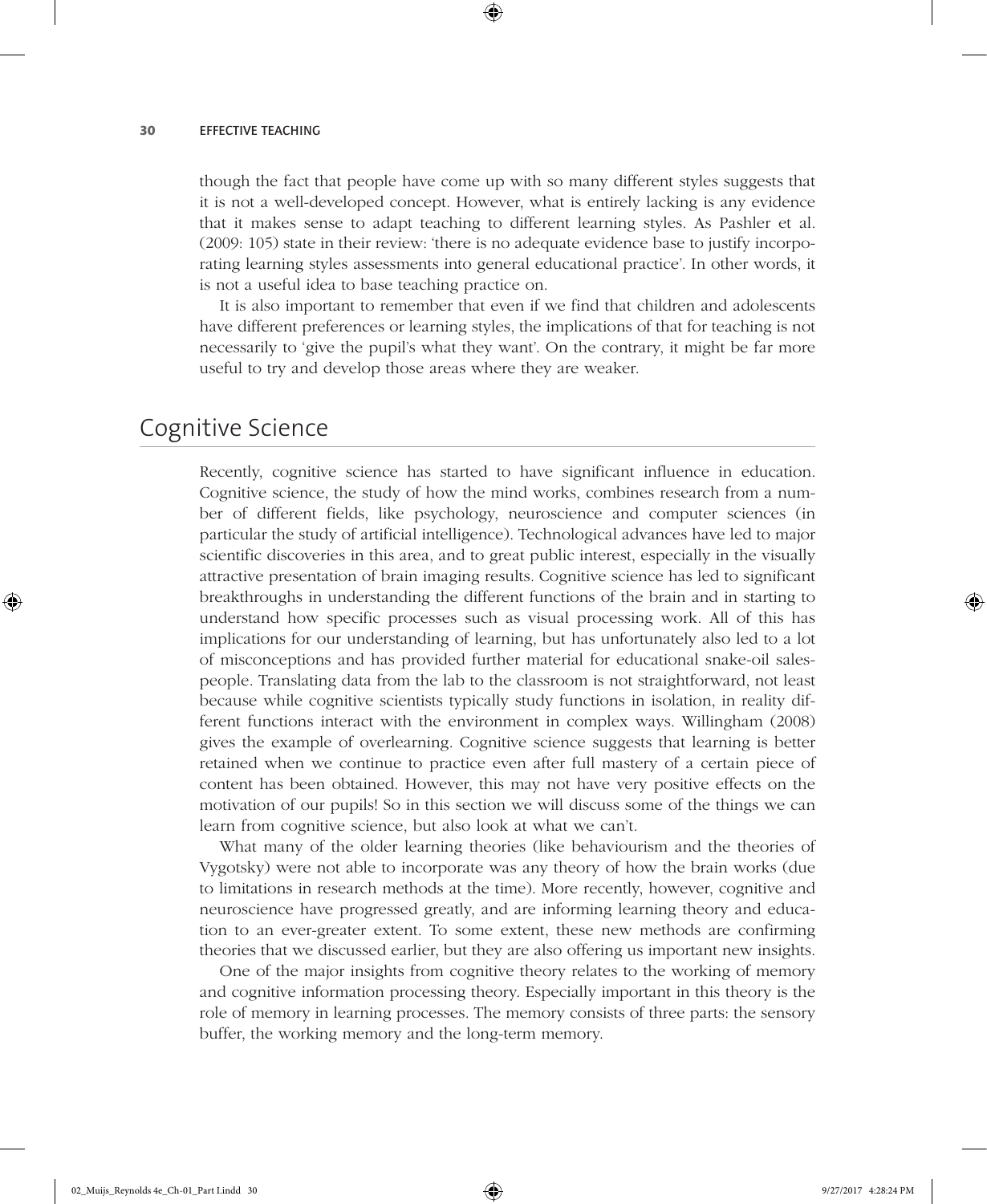The memory works as follows: one's experiences (tactile, visual or auditory) are registered in the sensory buffer, and then converted into the form in which they are employed in the working and long-term memories (see Figure 1.2). The sensory buffer can register a lot of information, but can only hold it briefly. Some parts of the information in it will be lost, while other parts will be transmitted to the working memory. The working memory is where 'thinking gets done'. It receives its content from the sensory buffer and the long-term memory but has a limited capacity for storing information, a fact that limits human mental processes. The working memory contains the information that is actively being used at any one time.

⊕

The long-term memory has a nodal structure, and consists of neural network representations, whose nodes represent chunks in memory and whose links represent connections between those chunks. As such, nodes can be equated with concepts, and links with meaningful associations between concepts. Together these form schemata, or clusters of information. Activating one item of the cluster is likely to activate all of them (Best, 2000). This means that memorization and making connections are two crucial components of learning.

These structural characteristics of the brain have some important pedagogical consequences. In particular, if working memory is where information processing happens, the limitations of working memory are of great importance to learning. This, indeed, is the basic thesis of the so-called cognitive load theory, which suggests that the limited capacity of the working memory places a limit on the amount of information that can be processed at any one time. These limitations only apply to new information that has not been stored in long-term memory. This type of information can only be stored for a short period of time. This is not the case for information from the longterm memory, which can be retrieved for an indefinite time and in large quantities. Thus, it is important that learning tasks do not overload working memory, something that is often a problem with individual and discovery learning approaches (Kirschner et al., 2006). Rather, a structured approach, akin to mastery learning, or an approach whereby cognitive load is limited through collaborative group work (with different pupils taking on different parts of the load) may be more appropriate, and may account for the lack of effectiveness of discovery oriented approaches among pupils with lower levels of competence or prior knowledge as found in a lot of effective teaching research (Muijs et al., 2014).

The functioning of the short-term memory is itself not independent from the longterm memory. The more information about a specific area or skill that is contained in the long-term memory, the easier it will be for the working memory to retrieve the necessary information for quick processing. The processing of information in the working memory (or learning) is influenced by the extent and speed with which prior knowledge (in the broad terms defined here) can be accessed. Working memory processes are therefore part-determined by the extent of prior knowledge, as well as the extent to which prior knowledge is organized in a way that makes it easily accessible. These processes are open to change, and practice and learning can increase them,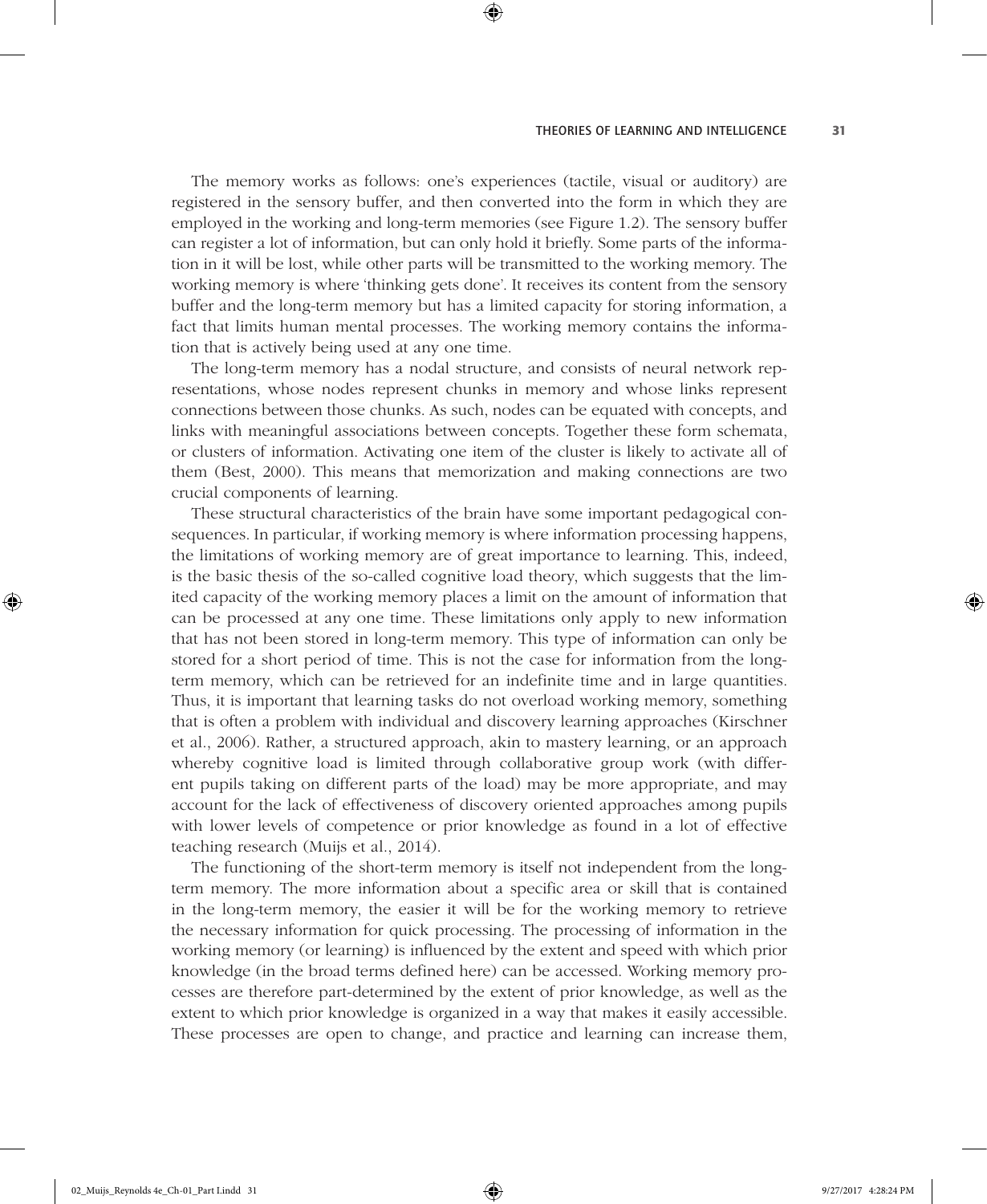

 $\bigoplus$ 

Figure 1.2 The structure of memory Figure 1.2 The structure of memory

 $\bigoplus$ 

 $\bigoplus$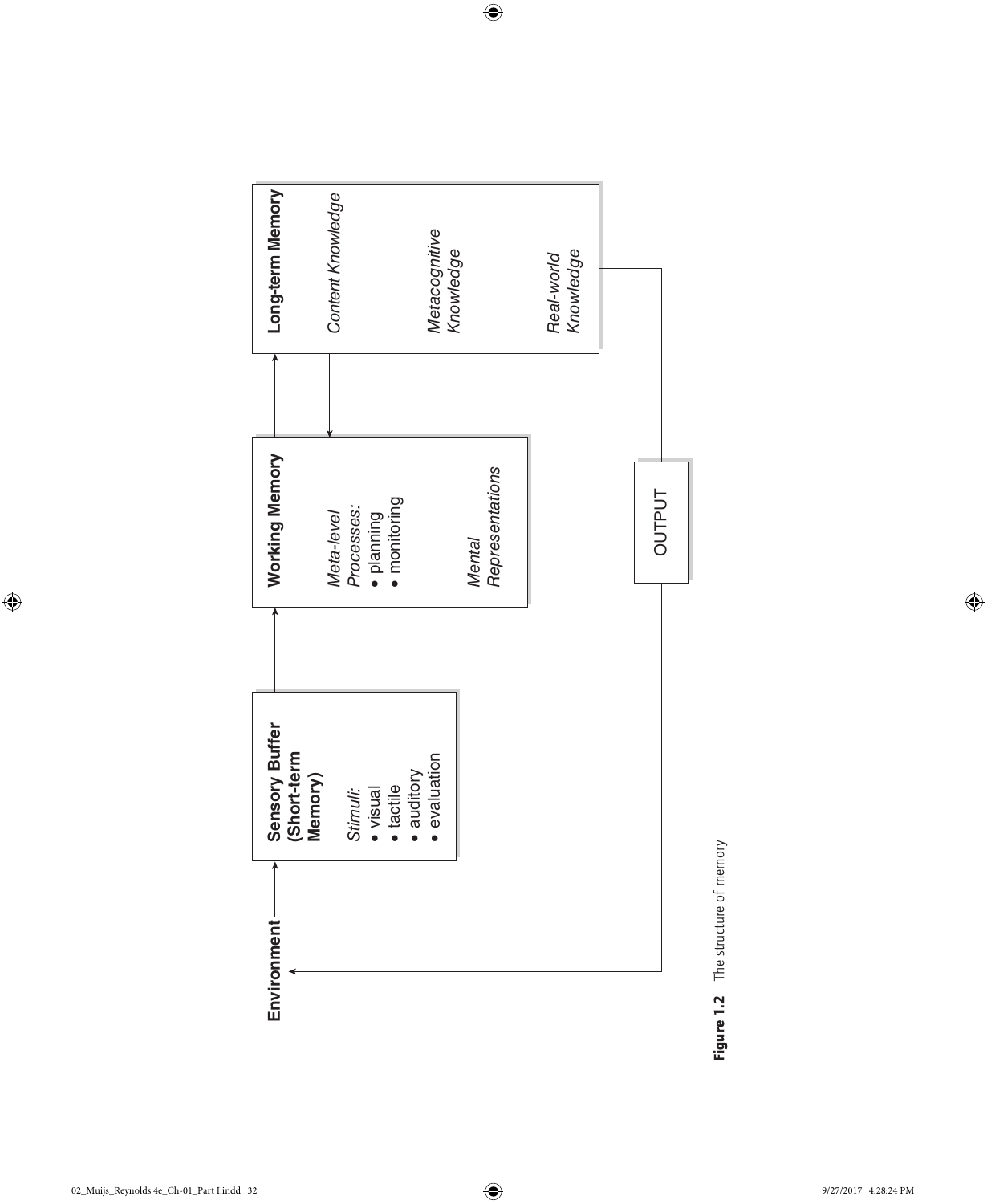which in turn is linked to achievement in maths and reading (little research exists on other subject areas) (Molfese et al., 2010). Of course, this potential for change means that common misconceptions on the actual number of chunks of information that can be processed are not very helpful.

⊕

The way memory works has been found to be somewhat different from what we intuitively expect. For example, repeatedly rereading a text or doing a lot of practice immediately after we have learnt something is not as effective as we think. We feel we are learning and memorizing, but actually we quickly lose what we have learnt. More effective strategies are spacing out practice of new skills or knowledge, or interleaving them with practice of a different skill, and testing ourselves on what we have learnt (Brown et al., 2014). The fact that learning proceeds through making connections in the long-term memory also means that we do in fact need a solid knowledge base, contrary to views that we do not need knowledge in the age of the Internet and ever accessible information (we will discuss this further in Chapter 6).

Another key finding from cognitive science relates to the importance of emotion in learning. Emotions can both help and hinder learning. On the positive side, emotions help us to recall information from the long-term memory, through allowing any information received through the sensory buffer to be perceived as positive or a threat. Research suggests that the brain learns best when confronted with a balance between high challenge and low threat. The brain needs some challenge to activate emotions and learning. This is because if there is no stress the brain becomes too relaxed and cannot actively engage in learning. Too much stress is also negative, however, as it will lead to anxiety and a 'fight' response, which are inimical to learning. A physically safe environment is particularly important in reducing overly strong levels of stress (Sousa, 1998).

As mentioned above, there are also a number of ideas that have been peddled as 'brain-based', but which do not stand up to empirical scrutiny. Learning styles, as mentioned above, is one such area. Other so-called 'neuromyths' include the idea that we can neatly distinguish left- and right-sided brain functions, the idea that we only use 10 per cent of the brain, and programmes such as the preposterous 'Brain Gym', which remains popular in some schools in the UK and Europe. Unfortunately, one recent (albeit small scale) study, found that such neuromyths were believed by almost 50 per cent of surveyed teachers (Dekker et al., 2012).

Cognitive science is a constantly developing research field, and it is highly likely that further developments will in future strongly inform our views on learning, and our teaching strategies. However, one caveat does apply: while we have presented a number of basic findings, this research area is diverse. Findings from different studies do not always agree with one another, and are usually far more subtle than we have been able to outline in this introductory text. Also, it is always dangerous to try and directly translate findings from brain research into the classroom. This type of research should clearly inform us, but we need to take into account that it has been conducted for very different purposes, and will always need to be matched to educational research findings on effective classroom teaching before it can be translated into effective classroom strategies.

02\_Muijs\_Reynolds 4e\_Ch-01\_Part I.indd 33 9/27/2017 4:28:24 PM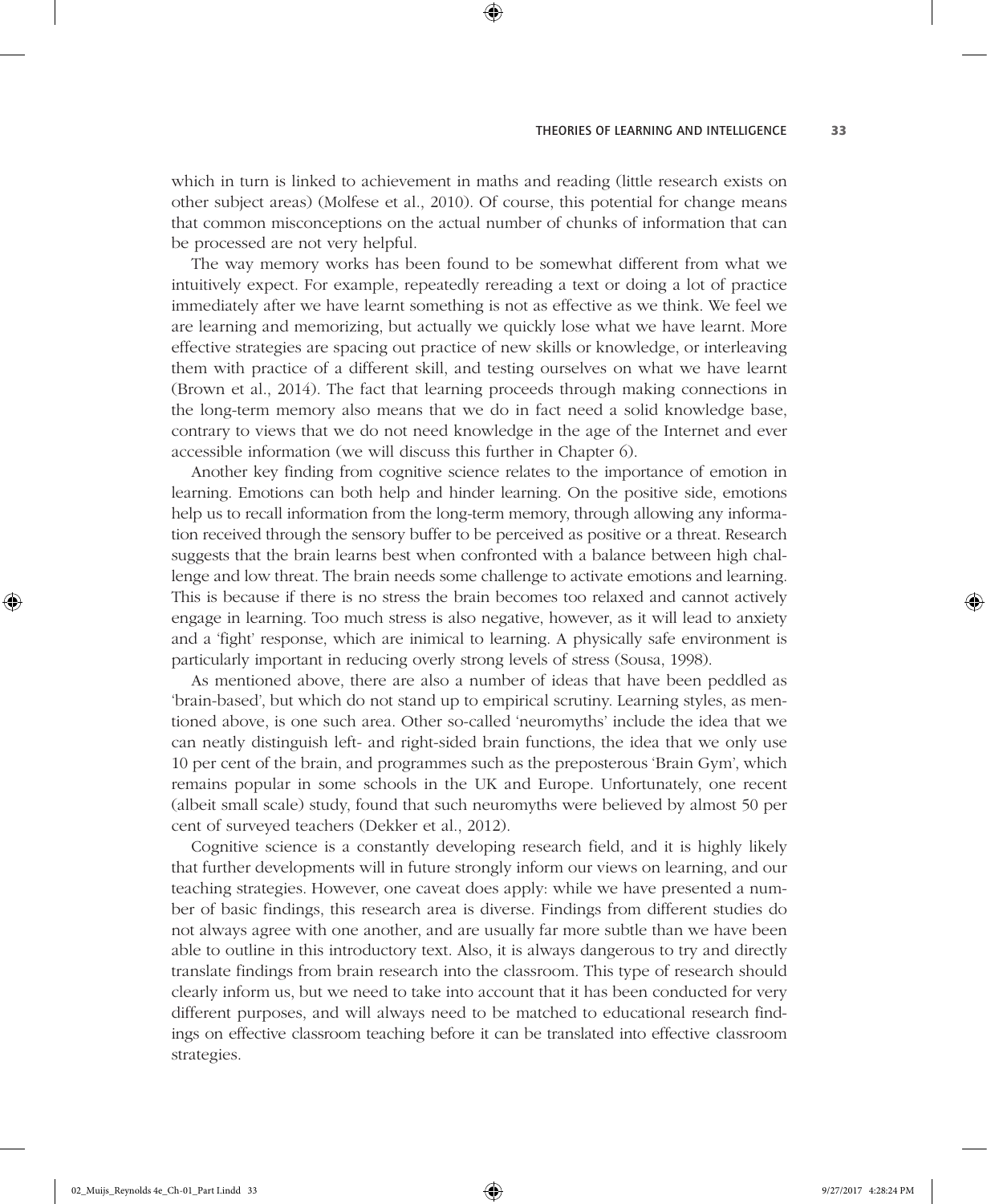#### Think Point 1.3

Research in cognitive science suggests that immediate intensive practice of new learning may be less effective than spacing out practice. What implications would this have for teaching?

⊕

# The genetic basis for learning

Another recent development from psychological science is the growth in research on genetic components to learning. Findings from twin studies, which aim to disentangle genetic and environmental components determining human behaviour, have started to produce some striking findings on education. In their recent overview of research in this area, Asbury and Plomin (2013) summarize some of the key lessons. Firstly, the genetic component to attainment appears to be large, accounting for up to two thirds of variance between individuals, and this across subjects. Secondly, the genetic component is mainly correlated with the static component of attainment (our initial attainment levels), and whole environmental factors account more strongly for the growth component (the change in our relative attainment levels over time). Thirdly, the higher the quality of education received, and the more homogeneous this quality is, the greater the contribution of genetic factors to attainment. Fourthly, there is no such thing as a 'learning' gene. Rather, as has been found in other areas of genetic research, complex genetic interactions appear to account for differences found.

This research, though still in a relatively early phase of development, raises challenges to educational research. Asbury and Plomin (2013) suggest developing models of schooling that more closely align education to pupils' genetically determined aptitudes, for example through personalized education plans and broad curriculum choices.

It is, in our view, currently too early in the development of this area to draw overly firm conclusions for education, but the further development of genetic research is certainly something we need to keep an eye on as educators.

# Summary

♠

In this chapter, we have looked at some educationally influential theories of learning and intelligence.

IQ theory focuses on the concept of intelligence. According to IQ theorists, there is one underlying, general intelligence that determines our capacity for learning. More